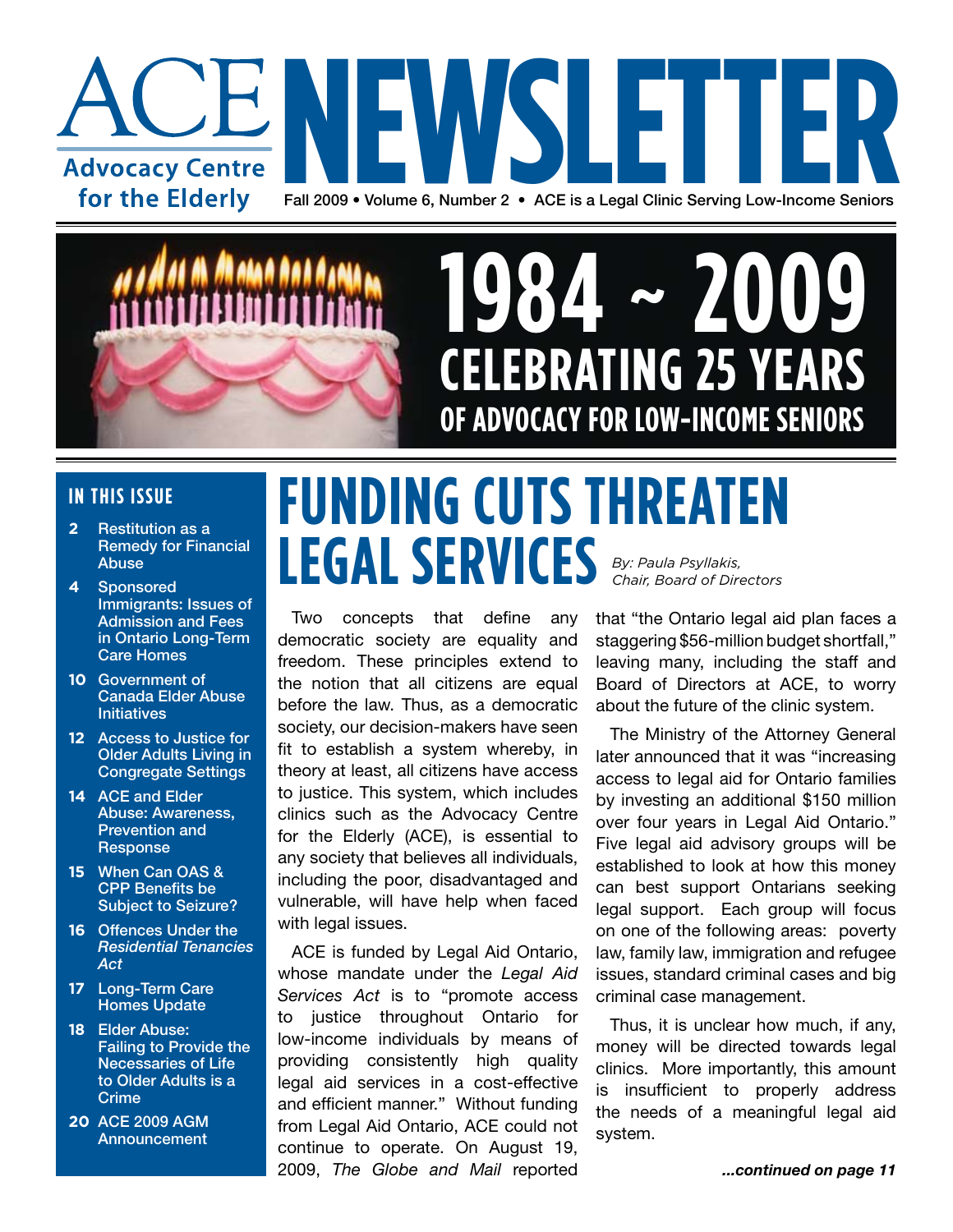# RESTITUTION AS A REMEDY FOR FINANCIAL ABUSE

*By: Graham Webb, Staff Litigation Lawyer* 



### **My moneyand houseare gone. Can I getthem back?**

Every year, ACE receives hundreds of complaints about the financial abuse of older adults. It seems there is no limit to the things that people will do to separate older adults from their money and property. While the nature of the financial abuse varies widely, an emerging trend is to remedy the financial abuse with a legal claim for "restitution." However, restitution cannot be used as an effective remedy in all cases.

People should always be careful in managing their finances. We recommend that people obtain *independent* legal advice before signing legal documents or giving away property.

Real estate owned by an older adult is frequently the target of financial abuse. Older generations can be house-rich but cash-poor. The unencumbered title to the home that an older adult has occupied for decades may be his or her only significant asset with a value of several hundred thousand dollars. Many scenarios can arise causing an older adult to part with the value of his or her real property. For example, a close family member or other trusted person induces the older adult to sign over title to real estate, without the older person receiving

anything of value in return. At other times, the older adult is persuaded to sell his or her home and then transfer the proceeds of sale to someone else, frequently based on the promise that the older adult can live with the recipient free of charge for the rest of his or her life. These scenarios often do not work out very well for the older adult, who can find him or herself homeless when disagreements arise and relationships break down.

Pension incomes are another source of financial abuse. An older adult may allow another person to use his or her pension income without a proper accounting. Sometimes, the use of the pension incomes can be a bona fide sharing of living expenses. In other instances, there is no legitimate basis for an individual to appropriate the pension incomes of an older adult, and the loss of pension incomes is actually conversion or theft.

Bank accounts or other investments are also frequent sources of difficulties. The ways in which older adults can be separated from money and investments are countless. Common situations include the following:

- The older adult voluntarily transfers money to a family member or other trusted person, fully expecting that the money will eventually be repaid but it is not;
- The older adult feels that the circumstances of the transfer are less than voluntary and that he or she has no viable option but to hand over money or investments to someone else who wants them; and
- The older adult has absolutely no knowledge that money or valuable property has been transferred at all, and only discovers the transfer long after the fact.

Financial abuse also occurs where another person obtains credit in the name of an older adult without his or her knowledge or voluntary consent. The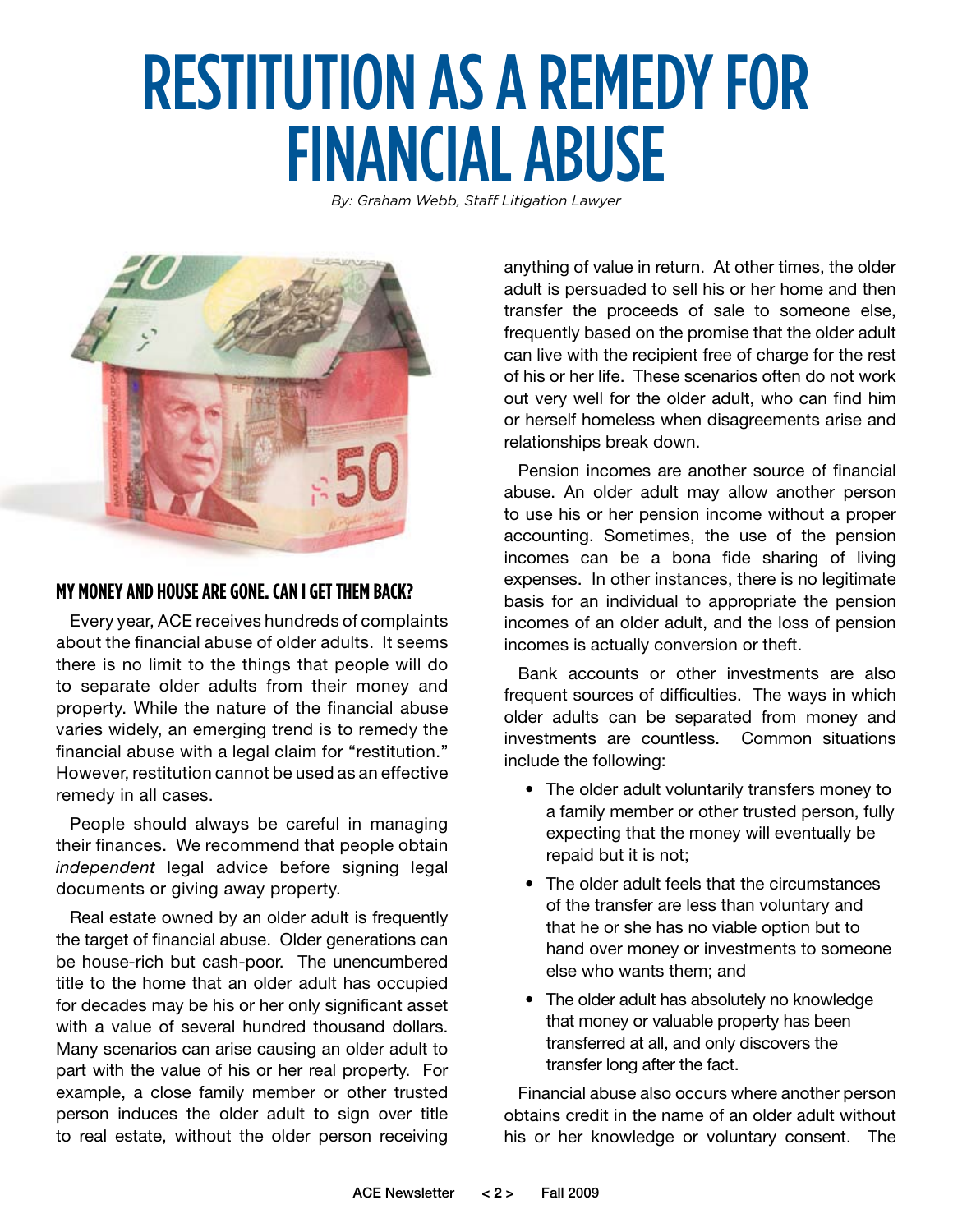unauthorized use of another person's credit cards is an example of this type of financial abuse. ACE often hears about credit cards being obtained in the name of an older adult without his or her knowledge. As well, older adults may be pressured to obtain bank loans, lines of credit and mortgages on their homes. Although they do not receive a penny of the money loaned, they are later called on to repay the debt.

Personal property (e.g., automobiles, furniture, household effects, purses, wallets, cash and identification) are frequently taken without the older adult's permission when there is an unexpected event, such as hospitalization, or a change in living residence to a retirement home or long-term care home. These transfers of personal property can also be considered financial abuse.

Regardless of the form of financial abuse, the legal principle of "restitution" is often the basis of a legal action. Restitution is a "cause of action" (claim) that gives a person the legal right to a remedy if he or she can provide evidence that the essential elements of restitution are satisfied.

There are three essential elements of a claim for restitution. They are:

- 1. The claimant (the person seeking compensation) must have been deprived of some kind of money or property interest;
- 2. The defendant must be enriched in a way that corresponds to the claimant's deprivation; and
- 3. There must be an absence of "juristic cause" for the deprivation and corresponding enrichment.

"Juristic cause" simply means a condition or event that gives legal authority for the transfer of money or property. For example, "donative intent" (the intent to give a gift) is one juristic cause that provides a defence to a claim for restitution. If an older adult gives away money or property, fully intending that it should belong to someone else, then it is considered to be a gift that the older adult cannot later recover. However, the Supreme Court of Canada has found that even with the transfer of property between close family members, it cannot always be presumed that the transfer was a gift. In cases where there is a "presumption of advancement" (no presumption that the transfer was a gift), the burden of proof is on the recipient of money or property to prove on a balance of probabilities that it was always intended to be a gift.

Another example of a juristic cause could be the sharing of common expenses, such as when pension payments are used to share rent and living expenses. The repayment of a debt owed by an older adult to the recipient of property could also form a juristic cause that would provide a defence to a restitution claim. However, again, the burden of proof would lie on the defendant to prove that a debt had existed in the first place. There are many other examples of juristic cause that would overcome a claim for restitution but the juristic cause itself must be proven with evidence in every case.

Restitution is widely available in all levels of court. Restitution is frequently the most easily litigated, accessible and valuable remedy to the financial abuse of older adults.

Like most other legal claims, an action for restitution must be started within two years from the time that person discovered the fact that he or she had been financially abused. This two-year limitation rule is contained in the *Limitations Act*, which took effect on January 1, 2004. Older claims, which were discovered on or before December 31, 2003, are subject to a six-year limitation period, but the window for prosecuting those claims is quickly drawing to a close.

The most difficult thing for an older adult to overcome can be his or her own actions. Real estate, money and other valuable property that is freely given away is a gift and cannot be recovered. Legal documents that are signed are usually intended to mean what they say. Older adults who give away property or sign legal documents without being careful may find that restitution is not available because a gift is a gift, and other legal arrangements that are signed or freely and voluntarily entered into may form a valid basis for the transfer of property to another person. One should always be careful and judicious in how property transactions are handled to avoid being financially abused by others. It is almost always advisable to obtain some independent legal advice before making any significant financial transactions.

<sup>1</sup> See, for example, *Ferguson (Estate of) v. Mew* (2009), 96 O.R. (3d) 65 at 74 (C.A.).

<sup>2</sup> See *Pecore v. Pecore*, [2007] 1 S.C.R. 795.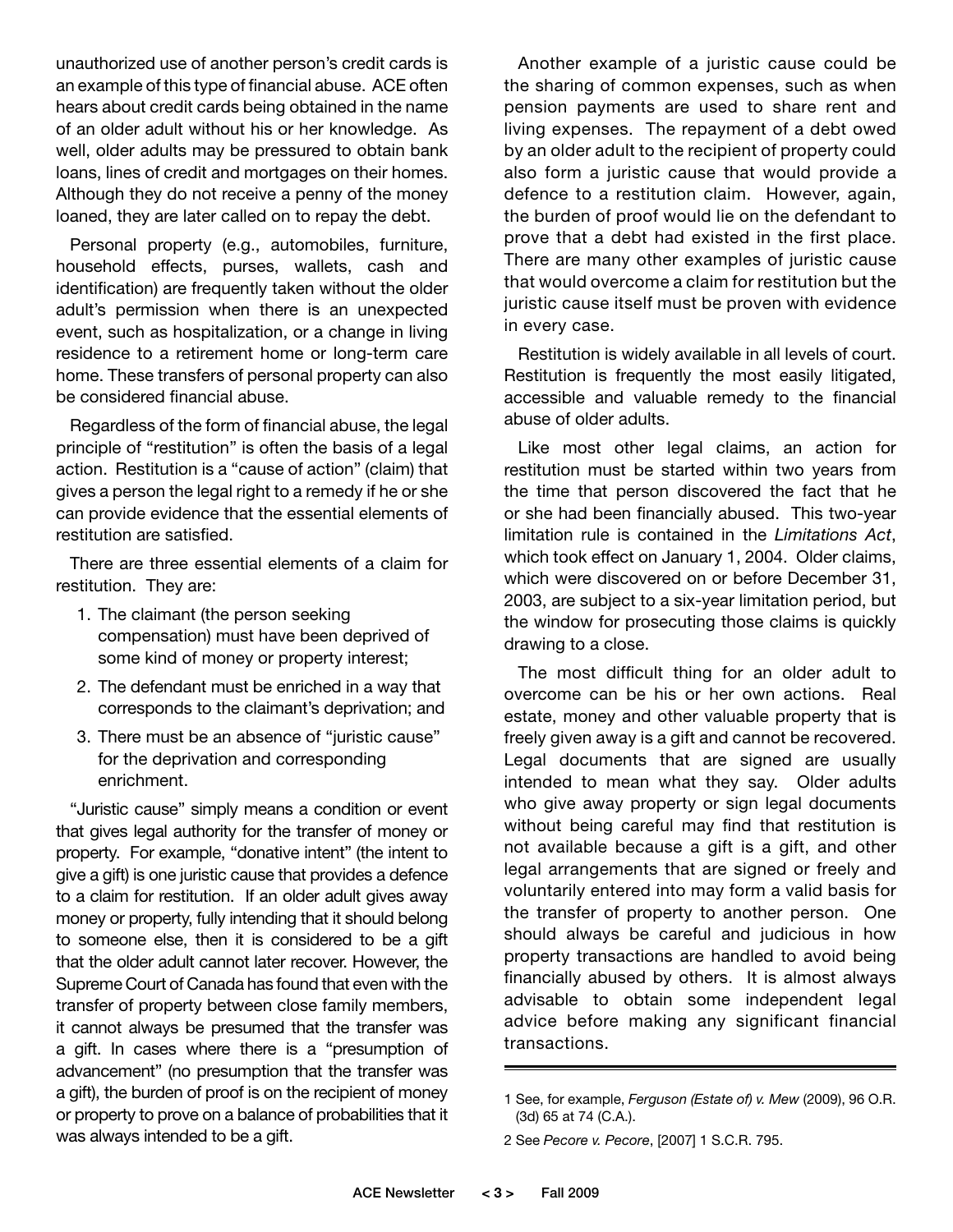### SPONSORED IMMIGRANTS: ISSUES OF ADMISSION AND FEES IN ONTARIO LONG-TERM CARE HOMES'

*By: Jane E. Meadus, Institutional Advocate & Staff Lawyer*

### **BACKGROUND**<sup>2</sup>

Our office frequently gets calls regarding admission of sponsored immigrants into long-term care. We may hear from the sponsor or a health care provider wanting to clarify what happens when a sponsored immigrant with no income needs to go into a longterm care home.

In Ontario, long-term care homes are defined as nursing homes, charitable homes for the aged and municipal homes for the aged. Applications for these homes are made through the local Community Care Access Centre, which determines eligibility. The Community Care Access Centre also maintains the waiting lists and makes bed offers for long-term care homes.

Residents of long-term care homes are only required to pay for accommodation. The government pays the cost of providing nursing, personal care and food, as well as programs and support services. Rate reductions are available to residents in basic accommodation but there are no reductions for residents in semi-private or private accommodation. Homes are, however, able to designate private or semi-private accommodation as basic in order to fill the room, at which point the person can apply for a rate reduction. $3$ 

In order to be eligible for admission to a longterm care home, the potential resident must have a valid Ontario health card. Certain immigrants on Minister's Permits are not entitled to health care in Canada. If a person's legal status in Ontario is such that they are not eligible for an Ontario health card, they cannot be admitted to long-term care, even if they are unable to return to their country of origin. The applicant must also meet other eligibility criteria (e.g., the need for assistance with activities of daily living). $4$ 

### **Admission of Sponsored Immigrantsto Long-Term Care Homes**

Sponsored immigrants may apply to long-term care if they meet the eligibility requirements. There are no financial criteria – income or asset testing is not part of the eligibility process for admission to long-term care.

While lack of income is not a legal bar to the eligibility process, in reality, the potential resident may find that this is a problem. Applicants are often told that they will not be accepted until they can "prove" that they can pay the home's fees or they have been financially "tested" by the home. In the case of seniors under a sponsorship agreement, the sponsor may be advised that he or she is required to pay the fees. While this is not technically true (the parties to the sponsorship agreement are the sponsor and the federal government, not the home or the province), the sponsor may end up paying because of other financial obligations. This will be discussed further below.

### **PROVINCIAL SUPPORT PLANS**

In the past, sponsored immigrants were not eligible for Ontario Works (OW) or Ontario Disability Support Plan (ODSP) payments unless the sponsor broke the sponsorship agreement. If benefits were granted, OW or ODSP usually reduced the amount

4 The eligibility criteria are not discussed in this paper. More information about the criteria for a nursing home, for example, can be found in s.130 of *Nursing Homes Act,* R.R.O. Reg. 832.

<sup>1</sup> This article replaces the paper entitled *Admission of Sponsored Immigrants into Long-Term Care* which was previously available from ACE.

<sup>2</sup> This article is based upon the present legislation: the *Charitable Institutions Act,* the *Homes for the Aged and Rest Homes Act* and the *Nursing Homes Act.* At the time of publication, the *Long-Term Care Homes Act, 2007,* had been passed but not yet proclaimed. As the draft regulations contain references to sponsored immigrants, the rules regarding admission and payment may change once the new law is in force.

<sup>3</sup> There is no rate reduction for someone requesting admission to preferred (semi-private or private) accommodation. Residents can be admitted to preferred accommodation at a basic rate by the home if they wish to designate the room as such. In rare instances, the extra fees for preferred accommodation may be subsidized by the Ministry of Health and Long-Term Care High Intensity Needs Fund Program where this type of care is required for medical or other reasons.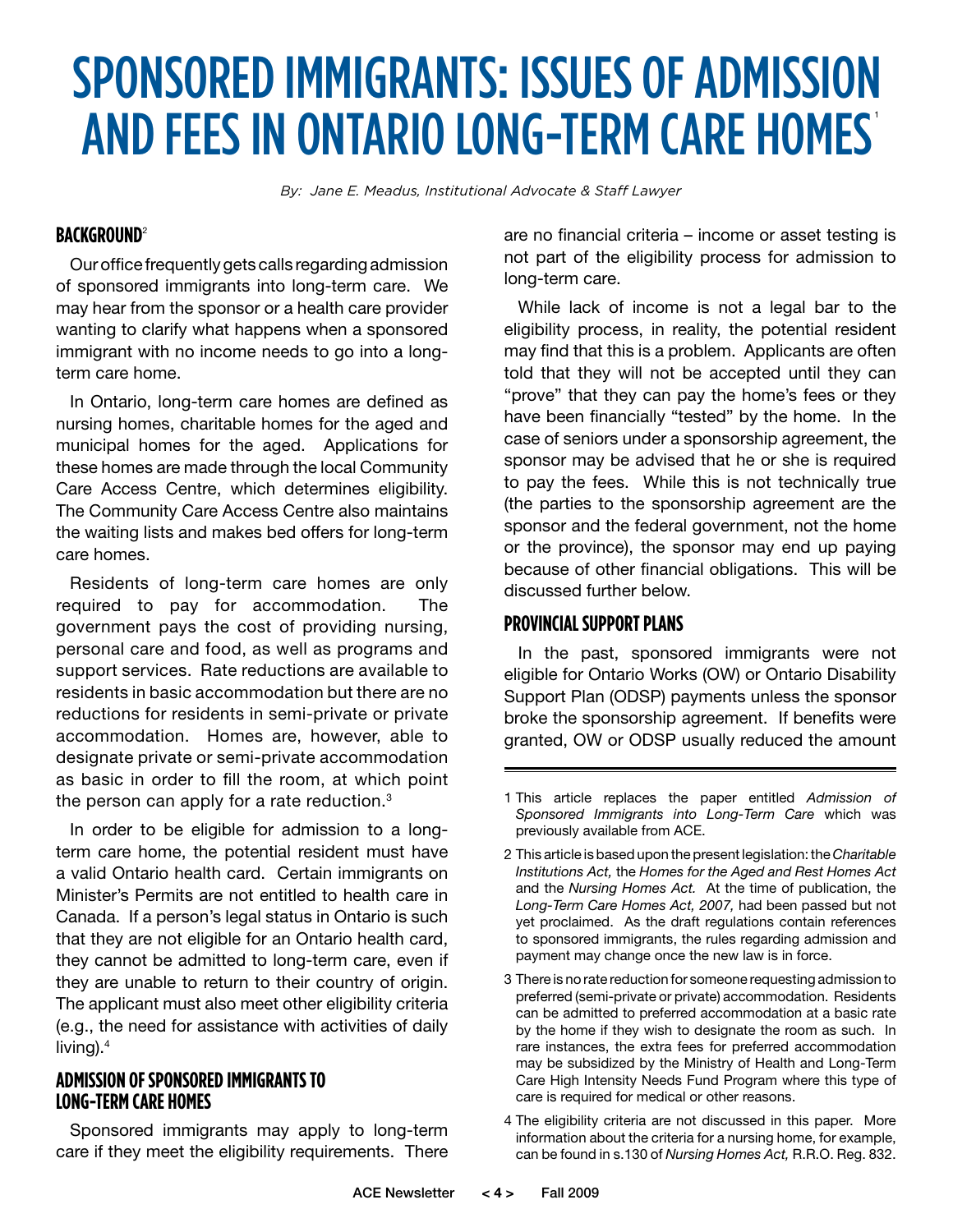

of the benefits given to the sponsored immigrant. However, after a number of court challenges, the legislation was amended to allow sponsored immigrants to receive provincial support without penalty.

Presently, sponsored immigrants may apply for OW or ODSP benefits based on their income. If eligible, OW or ODSP payments will be granted in full. The major change is that the *Immigration and Refugee Protection Act* now allows the provincial government to take legal action against the sponsor to recover any government payments made to the sponsored immigrant. Income tax refunds can also

be seized to repay these expenditures. Another consequence is that the person will not be able to sponsor anyone else until all the monies owed to the province are repaid.

ACE believes that this legislative change has had, and will continue to have, a drastic effect on longterm care applications for sponsored immigrants.

### **Payment of Feesin Long-Term Care**

When a sponsored immigrant requires long-term care, an application will be made by themselves or someone on their behalf. As previously indicated, lack of finances is not a barrier to admission as longterm care is an important component of our health care system. However, there is a requirement that the resident pay an accommodation fee, as set by the Ministry of Health and Long-Term Care.<sup>5</sup> It is this requirement that becomes a problem for sponsored immigrants and their sponsors.

### **Applying fora Rate Reduction**

Residents in basic accommodation are entitled to apply for a rate reduction, based upon their income.<sup>6</sup>

Many sponsored immigrants receive very little or no pension income from their home country. They will generally not qualify for Old Age Security and Guaranteed Income Supplement benefits until they have been a permanent resident in Canada for ten years.<sup>7</sup>

<sup>5</sup> *Charitable Institutions Act,* s. 9.4, *Homes for the Aged and Rest Homes Act,* s. 30.2 and *Nursing Homes Act,* s. 21.1.

<sup>6</sup> There is no rate reduction for someone requesting admission to preferred (semi-private or private) accommodation. Residents can be admitted to preferred accommodation at a basic rate by the home if they wish to designate the room as such. In rare instances, the extra fees for preferred accommodation may be subsidized by the Ministry of Health and Long-Term Care where this type of care is required for medical or other reasons.

<sup>7</sup> Canada has international social security agreements with a number of countries that offer similar pension programs. Social security agreements help people receive the benefits to which they are entitled. People who have lived or worked in another country may be eligible for social security benefits, either from that country or from Canada, even if they have not lived in Canada for ten years.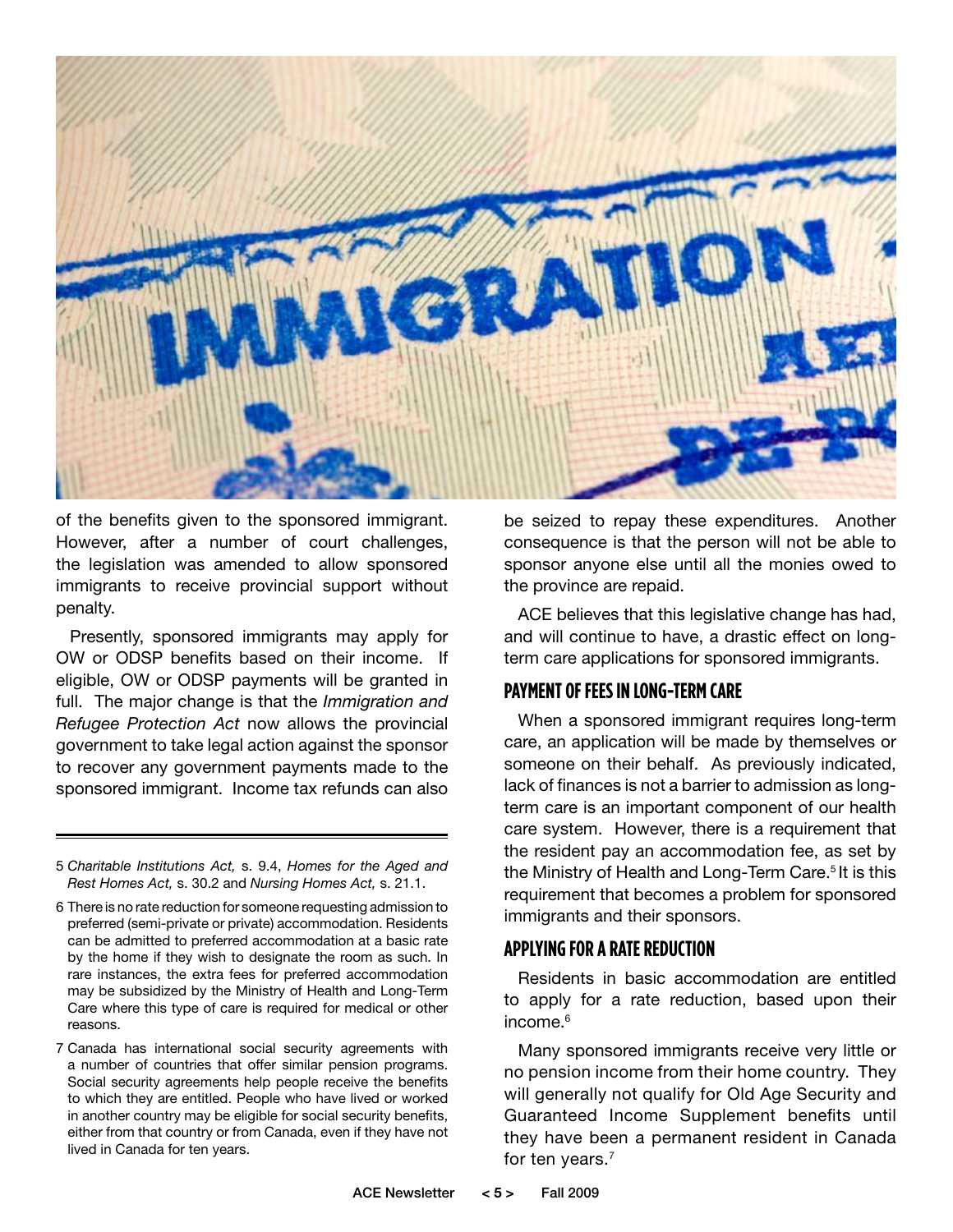

Sponsored immigrants frequently live with their sponsor, and while the sponsor agreed to care for them, the sponsor usually never considered the possibility of long-term care during the sponsorship. Often, parents are sponsored to come to Canada when they are healthy. The issue of long-term care tends to arise only after they arrive and a catastrophic incident occurs, such as a stroke or a diagnosis of dementia. It is at this point that the sponsor discovers that the fee for long-term care  $($1,614.21$  per month for basic accommodation)<sup>8</sup> is far more than they had ever considered having to pay for their parents' care.

Rate reductions are available in long-term care. However, even with the rate reduction, the lowest possible rate is \$1,050.29.9 Only an exceptional circumstances reduction can bring this down any

farther and in the case of a sponsored immigrant, they are unlikely to be able to qualify for this additional reduction.

To receive the exceptional circumstances reduction, the resident must have applied for "all benefits, entitlements, supplements, or other financial assistance that may be available, including those available from the Government of Canada, the government of any province or territory in Canada, any municipal government in Canada and any foreign country."<sup>10</sup> The result is that the person cannot have their rate lowered any more unless they apply for either OW or ODSP benefits. If they apply and are granted these benefits, the rate will be reduced to the amount allowed under ODSP, which is less than \$1,050.29. However, this impacts the sponsor in the following ways:

- The sponsor will be billed for the provincial support and potentially sued in the event of non-payment;
- Income tax refunds will be seized from the sponsor to repay the debt; and
- The sponsor will be unable to sponsor anyone else until the debt is paid in full.

<sup>8</sup> *Nursing Homes Act,* R.R.O. 1990, Reg. 832, Table 3.

<sup>9</sup> Ministry of Health and Long-Term Care, *Application for Reduction in Long-Term Care Home Accommodation Fees – Worksheet,* 2009.

<sup>10</sup> Ministry of Health and Long-Term Care, *Application for Reduction in Long-Term Care Home Accommodation Fees – Exceptional Circumstances.*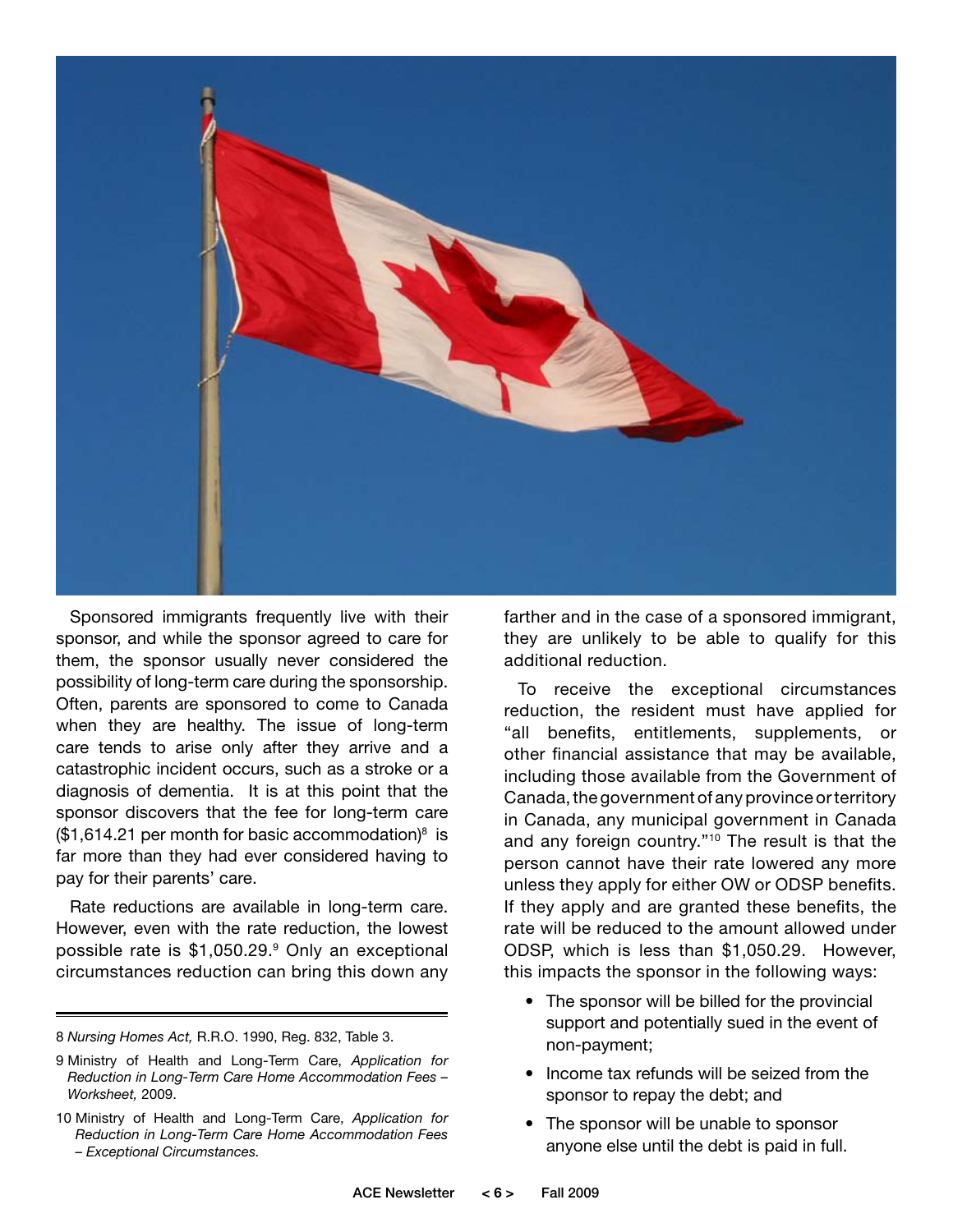### **WHAT HAPPENS IF THE PERSON DOES NOT Applyfor OW or ODSP**

As previously mentioned, once a person is admitted to long-term care, they are required to pay an accommodation fee in accordance with the legislation. If the resident has no income, and their sponsor does not want to pay this fee on their behalf, the only option is to apply to OW or ODSP. Because they are in a long-term care home, they are almost certain to qualify for OW, and eventually ODSP.

Mentally capable individuals can apply for OW or ODSP although nobody can force them to do so. If they refuse to complete the application, and therefore continue to have no income, they will incur a debt to the long-term care home. It is important to note that a person cannot be discharged from the home for non-payment, since the home is part of our health care system and the resident continues to be entitled to receive the health care services offered in the home.

If the resident does not pay the fee, the home can sue them for the debt. Given that the person is unlikely to have any assets or income, this would not be a viable option for the home.

If the person is mentally incapable to make the application, another person will have to apply on their behalf. In many cases, the sponsor will be reluctant, and may even refuse, to make the application due to the potential negative consequences.

Instead, a representative of the long-term care home (e.g., social worker) may contact OW or ODSP on behalf of the resident to have an application completed. A representative of OW or ODSP will then attend at the home to collect the necessary information about the resident. In most cases, the application is granted and the benefits are directed to the home to pay for the accommodation of the resident. The rate is based upon the quantity received from OW or ODSP, with some money allocated for the "comfort allowance" (a small amount intended to pay for the resident's incidental or personal expenses).

### **Discussion**

There are a number of issues which arise when sponsored immigrants with no income consider moving into long-term care. Some of these issues are discussed below.

### **a) Sponsorsas Decision-Makers**

If the sponsored immigrant is incapable of making decisions about placement to a long-term care home, it is very common for the sponsor to be their substitute decision-maker. This can put the sponsor in a conflict of interest position. As the substitute decision-maker, it is their responsibility to make the decision about placement. However, the sponsor may be worried about the consequences of placement on themselves personally, with little or no regard for the sponsored immigrant. We have seen many situations where the sponsor has decided against placement because they do not want to, or are unable to pay the fees, and do not want to become indebted if the sponsored immigrant is granted benefits from OW or ODSP.

If older adults who need long-term care are not being admitted to long-term care homes, it may result in dangerous situations. For example, seniors may be locked indoors to prevent them from wandering or left alone with little or no assistance. In other instances, older adults may receive inadequate care because the type of support required from the caregiver is too much for that person to handle. The fact that individuals are eligible for long-term care means that they can no longer be cared for at home in the community.

It is clear that substitute decision-makers are obligated to make decisions in the best interests of the senior, not themselves. Placement decisions are governed by the *Health Care Consent Act*, which prescribes the following principles for giving or refusing consent to placement:

- 42(1) A person who gives or refuses consent on an incapable person's behalf to his or her admission to a care facility shall do so in accordance with the following principles:
	- 1. If the person knows of a wish applicable to the circumstances that the incapable person expressed while capable and after attaining 16 years of age, the person shall give or refuse consent in accordance with the wish.
	- 2. If the person does not know of a wish applicable to the circumstances that the incapable person expressed while capable and after attaining 16 years of age, or if it is impossible to comply with the wish, the person shall act in the incapable person's best interests.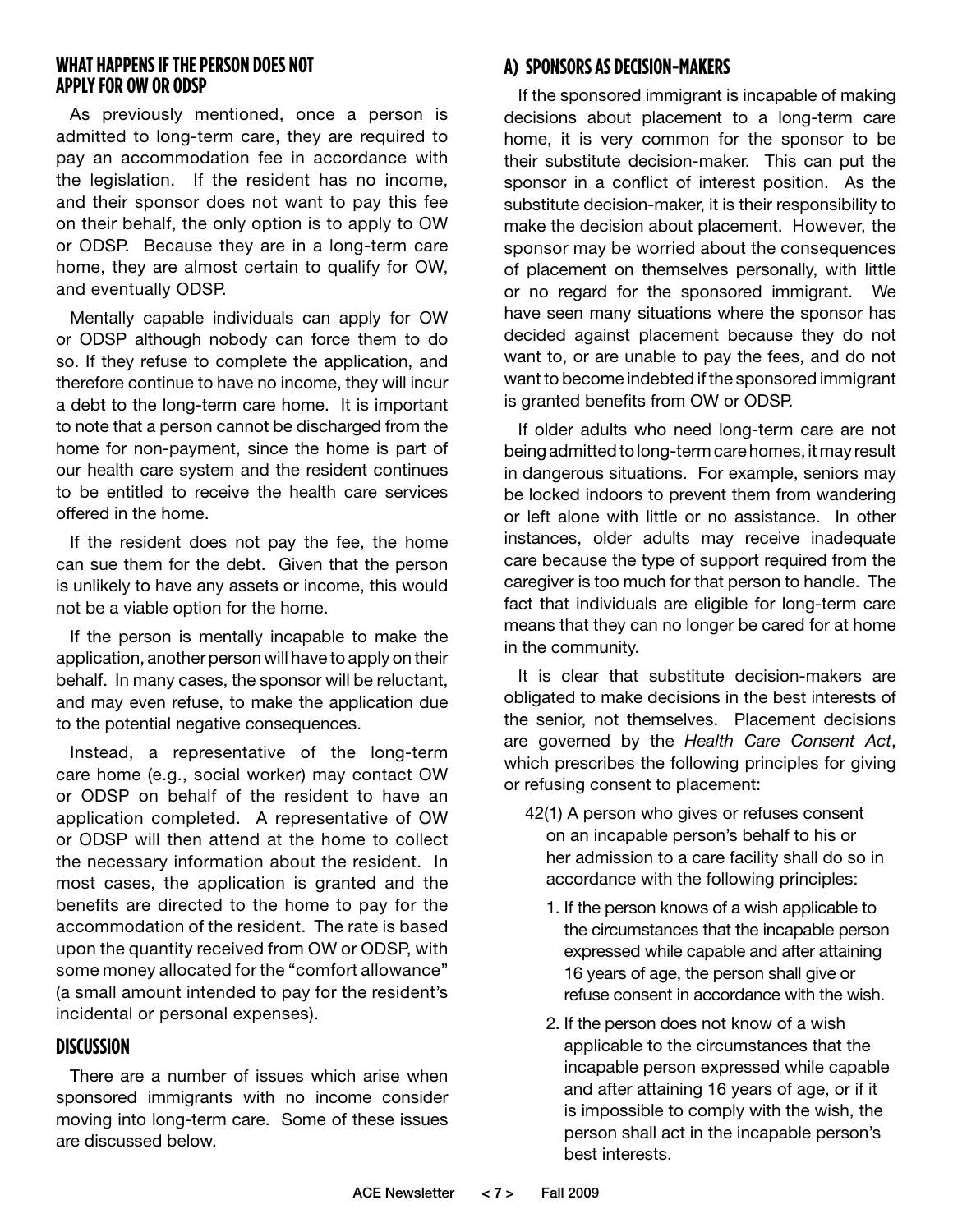- (2) In deciding what the incapable person's best interests are, the person who gives or refuses consent on his or her behalf shall take into consideration,
- (a) the values and beliefs that the person knows the incapable person held when capable and believes he or she would still act on if capable;
- (b) any wishes expressed by the incapable person with respect to admission to a care facility that are not required to be followed under paragraph 1 of subsection (1); and
- (c) the following factors:
	- 1. Whether admission to the care facility is likely to,
		- i. improve the quality of the incapable person's life,
		- ii. prevent the quality of the incapable person's life from deteriorating, or
		- iii. reduce the extent to which, or the rate at which, the quality of the incapable person's life is likely to deteriorate.
	- 2. Whether the quality of the incapable person's life is likely to improve, remain the same or deteriorate without admission to the care facility.
	- 3. Whether the benefit the incapable person is expected to obtain from admission to the care facility outweighs the risk of negative consequences to him or her.
	- 4. Whether a course of action that is less restrictive than admission to the care facility is available and is appropriate in the circumstances.

If the substitute decision-maker decides not to consent to placement due to monetary concerns, they are not complying with their legal requirements. At this point, the Community Care Access Centre should make an application to the Consent and Capacity Board under section 54 of the *Health Care Consent Act* (usually referred to as a "Form G" application) to determine whether or not the substitute decision-maker is making placement decisions in compliance with the law. If, for example, the substitute decision-maker is refusing placement because they will become indebted to ODSP for payments, the Board will likely order

them to consent to the placement as it is in the best interests of the person. If the substitute decisionmaker does not consent, the Public Guardian and Trustee will become the new substitute decisionmaker and consent to the placement.

To summarize, while the senior would eventually receive the care they require, the sponsor may end up having to pay the fee at the long-term care home or become indebted to the government because of the senior's reliance on public assistance. This could eventually result in sponsors refusing to seek any assistance from the health system. For instance, they may not bring their family member to a health care professional or obtain services from the Community Care Access Centre for fear that an application will be made for long-term care with the above-noted results. Obviously, this type of response could result in serious harm to the senior, as well as others. For example, if a person with severe dementia was left home alone during the day, they could inadvertently set fire to the house, walk into traffic or fall in the home. The possibilities are endless.

### **b) Application for OW or ODSP**

As discussed, a person cannot be forced to apply for OW or ODSP benefits if they are mentally capable.

If the person is not mentally capable, it is not as clear. Presently, the home will contact OW or ODSP to arrange for a worker to take the application if the substitute decision-maker who is the sponsor refuses to make the application. This raises the following issues and questions:

1. Is the act of contacting OW or ODSP a breach of the *Personal Health Information Protection Act*? The long-term care home is a health information custodian and, as such, can only provide information about a resident in accordance with this law. There is no exemption in the legislation for the provision of information to OW or ODSP without consent. This is not an "emergency" situation as there is no risk of harm to the person as the home must provide food, shelter and care to the person, no matter whether they are paid or not. Thus, it is possible that contacting and providing information to OW or ODSP is a breach of the privacy legislation.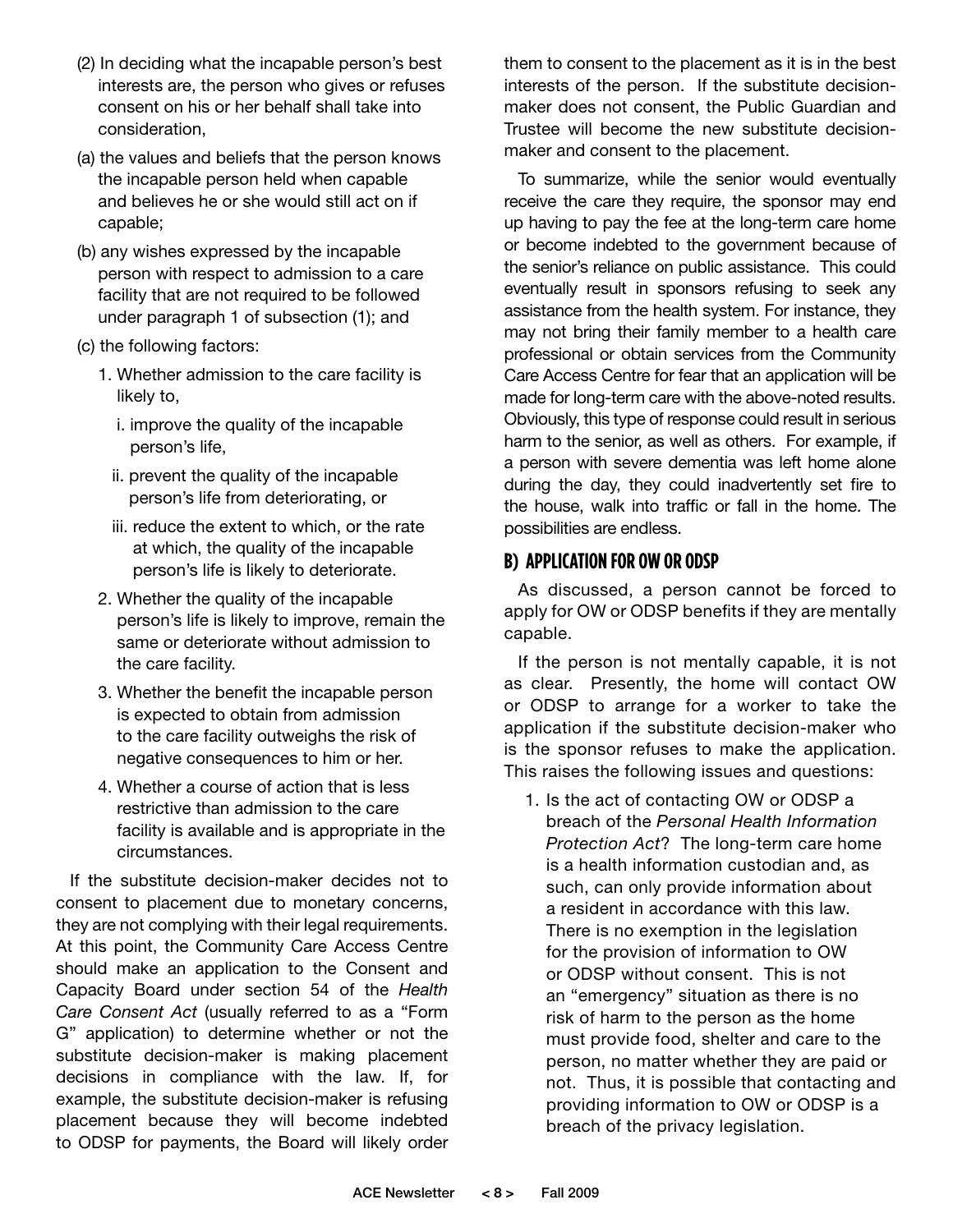- 2. What if the sponsor is the also the attorney for an incapable person in a power of attorney for property? If so, can they cancel OW or ODSP payments? Can the sponsor withdraw an application made on behalf of the resident?
- 3. OW or ODSP have the ability to make payments directly to a landlord where the recipient has identified and demonstrated an inability to do so. This is called "pay direct." Can the pay direct option be used to pay the long-term care fees of incapable sponsored immigrants? It would seem that the long-term care home, who would have initiated the application, is in a conflict of interest by asking for the pay direct option. We are aware of many cases where fees in long-term care are disputed for various reasons, including the calculation of deductions, extra fees and interest charges. If the pay direct option is utilized for an incapable person, who monitors the payments?
- 4. Can the long-term care home become a trustee for the benefits being paid? Both OW and ODSP allow for third parties to become trustees of the monies received by these programs. But, is it appropriate for the long-term care home to be the trustee? As the home is also the party which is claiming the debt, is this not a conflict of interest? Who monitors the trustee? Does the person meet the requirements for needing a trustee, given that they are at no risk of losing their home or running out of food? The ODSP policy directives regarding trustees states as follows:

 After reviewing the situation, if ODSP staff are satisfied that the essential needs of the recipient and/or other members of the benefit unit are likely to go unmet without intervention, ODSP should discuss with the applicant/ recipient the possibility of appointing a trustee to assist in managing the income support.<sup>11</sup>

It can be argued the recipient will not have

any unmet essential needs if the trustee is not appointed.

5. What is the role of the Public Guardian and Trustee? It is unlikely that Public Guardian and Trustee will become involved if they are contacted by the long-term care home because of a failure of a resident to pay. However, if there is no attorney for property, a capacity assessment could be conducted pursuant to the *Substitute Decisions Act*. If the person is found to be incapable, the Public Guardian and Trustee would automatically become the statutory guardian after receiving the certificate of incapacity. They would then seek out all types of income support, which could include both applications for OW or ODSP, as well as commencing a legal action against the sponsor themselves (where appropriate) for support payments. As the trustee of any monies, they would be obligated to manage the money in an appropriate manner.

### **CONCLUSION**

Issues pertaining to admission to long-term care and the payment of fees for sponsored immigrants are complex and rife with potential consequences. It is important to bear in mind that sponsored immigrants requiring longterm care are entitled to this care. As a result, sponsors may sometimes become indebted for OW or ODSP payments or non-payment of long-term care fees. Ultimately, the paramount consideration must be that the person is well cared for and safe.

Finally, ACE believes that part of the problem surrounding sponsored immigrants and long-term care is the ignorance of some sponsors to the realities of their responsibilities. When sponsoring aging parents, sponsors rarely consider what will happen if their healthy parents become ill and require care. This information should be provided to prospective sponsors and their parents at the time of application so they are more aware of the possible repercussions. Armed with this information, sponsors and their parents can make informed choices about their future.

<sup>11.</sup> ODSP Income Support Directives, Directive 10.2, Trustees at http://www.mcss.gov.on.ca/NR/MCFCS/ODSP/ISDIR/en/10\_2.pdf.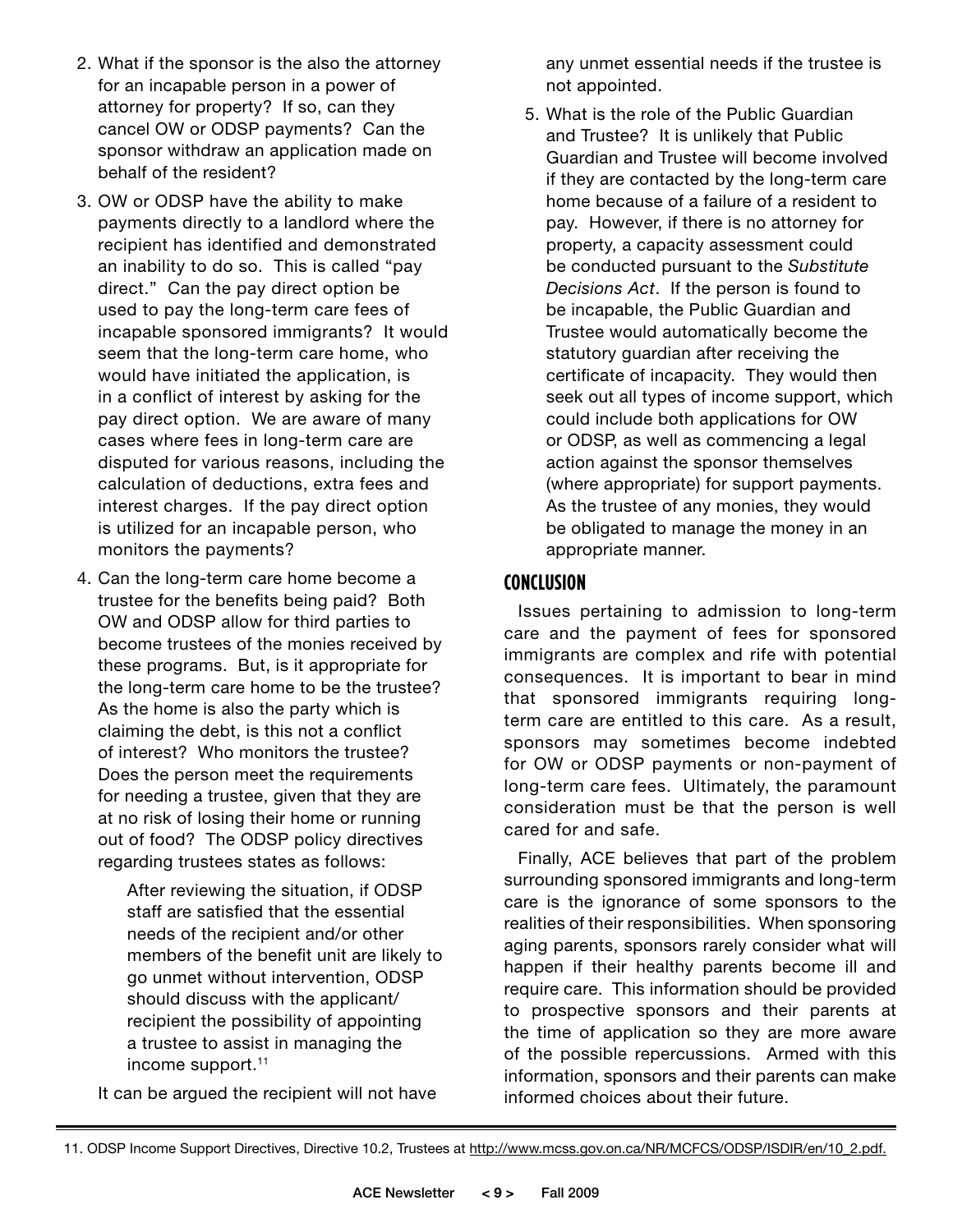### GOVERNMENT OF CANADA ELDER ABUSE INITIATIVES

*By: Judith Wahl, Executive Director & Staff Lawyer* 

The Government of Canada's 2008 budget announced an investment of \$13.3 million over three years "to help raise awareness of issues surrounding elder abuse, along with providing seniors with appropriate assistance in dealing with it."

On June 15, 2009, the federal government launched a nationwide awareness campaign entitled *Elder Abuse - It's Time To Face The Reality*. Led by Human Resources and Social Development Canada, the objectives of the campaign are to:

- Raise public awareness of what constitutes elder abuse and that it carries serious consequences;
- Inform seniors that help is available and where to find it; and
- Inform Canadians of their role in helping to identify and report elder abuse.

The campaign includes television, internet and magazine advertisements. The television ads can be viewed at the Seniors Canada website – www.seniors.gc.ca – by clicking on the button "Elder Abuse - It's Time To Face The Reality." There will also be links to a number of brochures, fact sheets and papers associated with this awareness campaign.

### **Canadians' Awarenessabout Elder Abuse**

In 2008, Human Resources and Social Development Canada retained Environics Research Group Limited to carry out public opinion research, both quantitative and qualitative, on elder abuse.

The quantitative research was conducted by telephoning 3,001 Canadians over the age of 18, including 718 seniors aged 65 and older. The purpose of this research was to raise elder abuse



awareness among the general public, provide baseline data for tracking the issue in the future and to inform the development of the public awareness campaign. The qualitative research consisted of one-on-one interviews with front line professionals and community workers to explore their practice and experiences with seniors with respect to elder abuse, as well as their opinions on the role of government in preventing or stopping

Layout and design of the ACE Fall 2009 Newsletter provided by Ninedoors Design + Communication 416.906.2111 | nick@ninedoors.com

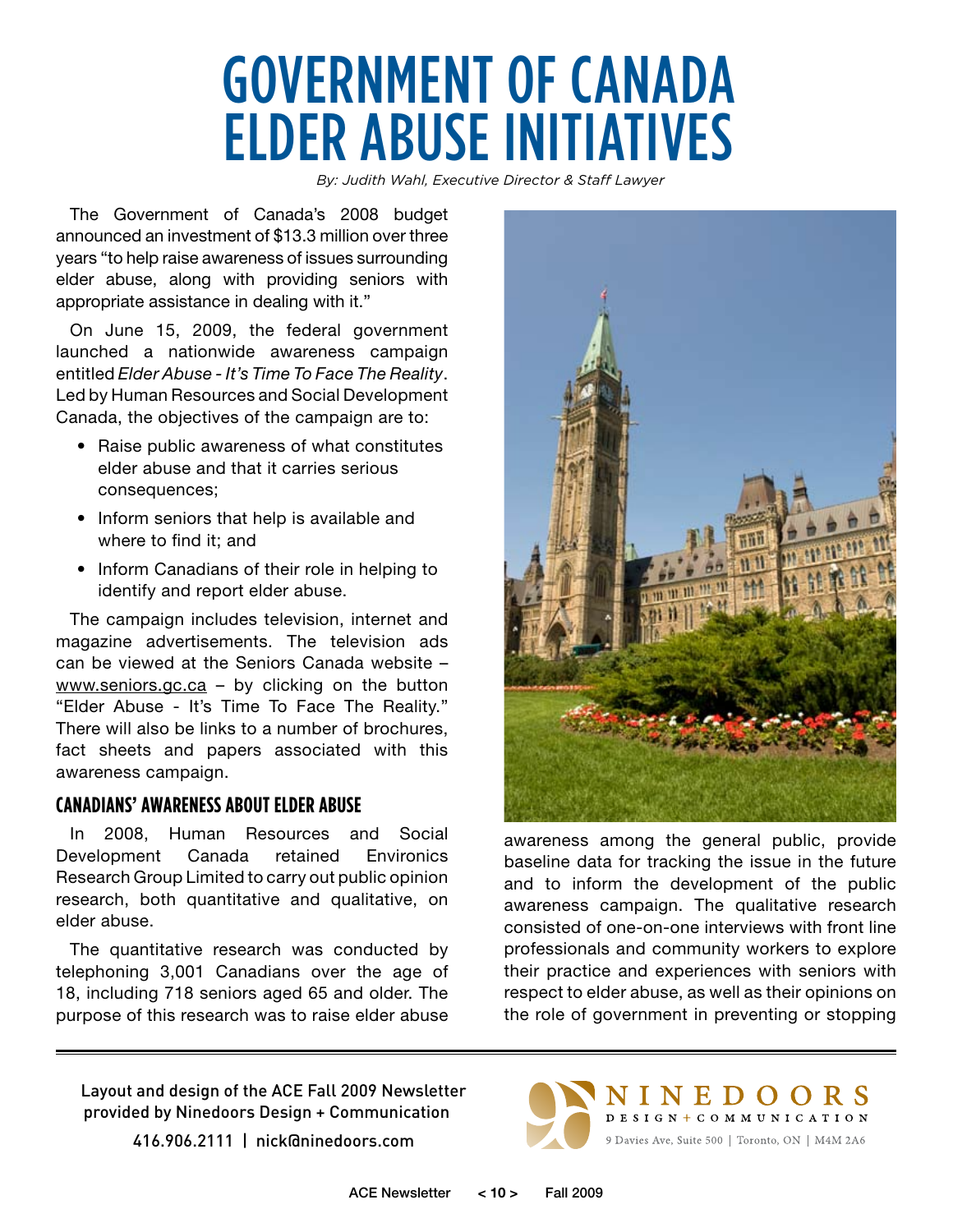elder abuse. These individuals were also asked what they thought should be included in the federal government's public awareness campaign on elder abuse.

The Final Research Report called *Awareness and Perceptions of Canadians Toward Elder Abuse* is available on the Seniors Canada Website at www.seniors.gc.ca. Some of the key findings include the following:

- Elder abuse has a very low profile among the public as a pressing problem for seniors (aged 65 or older). When asked about the most important problem facing seniors, elder abuse was mentioned by only 1% of Canadians. Health issues and illnesses were seen as the most important problems (43%), followed by insufficient income or income support (19%).
- 96% of Canadians think most abuse experienced by older adults is hidden or undetected.
- 22% of Canadians think a senior they know personally might be experiencing some form of abuse.
- 90% of Canadians feel the abuse experienced by an older person often gets worse over time.
- In terms of the highest priorities for governments concerning elder abuse, raising awareness among seniors about their right to live safely and securely was seen as the most important issue for 9 out of 10 Canadians (87%), followed by better enforcement of the existing laws dealing with abuse (80%), raising awareness among the public about elder abuse and how to recognize it (80%) and providing more information and resources to organizations that deal with seniors (80%).
- 67% of Canadians feel older women are more likely to be abused than older men.
- 12% of Canadians have sought out information about a situation or suspected situation of elder abuse or elder abuse in general.
- Almost 1 in 20 Canadians (5%) have searched the internet specifically for information about elder abuse issues.

### **Research about Elder Abuse Awareness by ACE**

ACE wants to know what YOU think about elder abuse awareness. Your feedback in answering the following questions will help ACE in developing future work on elder abuse issues:

- 1. Have you seen the government's television ads about elder abuse? Have you read the elder abuse brochures and materials on the Seniors Canada website?
- 2. Do you think that these materials and ads meet the government's objectives as described earlier in this article?
- 3. What do you think about the Government of Canada's elder abuse awareness campaign?
- 4. What do you think should be done to raise awareness about elder abuse and to help people that have been affected by elder abuse?

Please send your comments by December 15, 2009 via email to aceadvocacy@gmail.com or regular mail to: Advocacy Centre for the Elderly – Elder Abuse Research, 2 Carlton Street, Suite 701, Toronto, Ontario, M5B 1J3.

### **FUNDING CUTS THREATEN LEGAL SERVICES** *...continued from page 1*

ACE is committed to assisting older adults with legal issues. It is the only clinic of its kind in Ontario, and indeed until very recently, the only clinic dedicated to older adults in Canada. The lawyers at ACE offer general information, individual advocacy to clients and ongoing public legal education to the public, in addition to agitating for law reform. Without assistance from the staff at ACE, Ontario's low-income older adults would be forced to navigate a complex legal system without representation or advice.

ACE's 25th year of providing legal services to Ontario's low income seniors should be a time to celebrate our continued commitment to the legal well-being of older adults. Unfortunately, given the current economic crisis faced by our funder, it is now also a time for pause and reflection. One fact is certain: the Board of Directors, staff and lawyers at ACE will continue to advocate for a system where access to justice is not a privilege of the wealthy and powerful, but is available to all.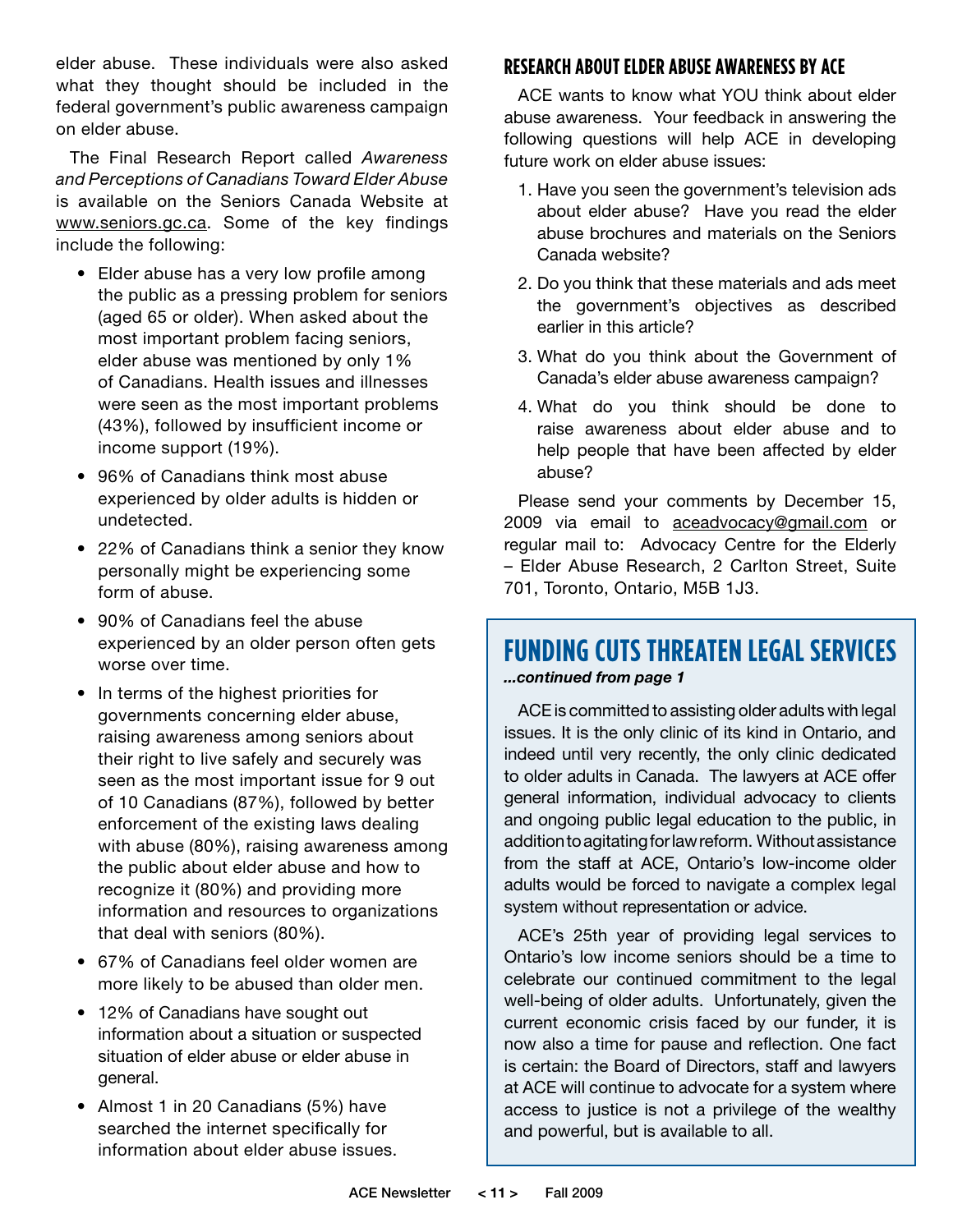### ACCESS TO JUSTICE FOR OLDER ADULTS LIVING IN CONGREGATE SETTINGS

*By: Lisa Romano, Staff Lawyer*



The Law Commission of Ontario (LCO) is presently undertaking a multi-year project to develop a framework that can serve as a reference to improve the appropriate application of the law to older adults. The Advocacy Centre for the Elderly (ACE) is grateful to the LCO for having awarded us a grant to research one aspect of the law as it affects older adults, namely access to justice for older adults in congregate settings. Common features of an accessible justice system include: just results; fair treatment; reasonable cost; reasonable speed; capacity to be understood by its users; responsiveness to needs; certainty; effectiveness; adequate resources; and being well-organized.

The type of congregate setting where an older adult resides can make an immense difference in one's ability to access justice. ACE uses the phrase "congregate setting" to refer to those locations where older adults reside in a group setting – hospitals, retirement homes and long-term care homes – which have a health care component, where resources are shared (e.g., meals, rooms, programming) and where there is an inability to easily move to a different location.

The methodology for our project consisted of two main parts. First, we conducted a literature review to determine what legal mechanisms are available to older adults living in congregate settings in selected provinces (British Columbia, Alberta, Nova Scotia and Newfoundland) and countries (Wales, Australia and the United States of America). Second, we held a series of focus groups and consultations with stakeholders, including residents of both retirement homes and long-term care homes.

Based on our experiences serving clients for 25 years and our research for this project, it is ACE's opinion that Ontario's current legal structure is inadequate to meet the needs of older adults residing in congregate settings by failing to have their complaints heard and resolved in a timely and satisfactory manner. There are few oversights in the area of hospitals or retirement homes, thus making access to justice extremely difficult. While there are numerous legal protections in place for residents of long-term care homes, there are limited mechanisms available to effectively enforce these rights. Legislation containing residents' rights applicable to all three settings is often ignored, due to the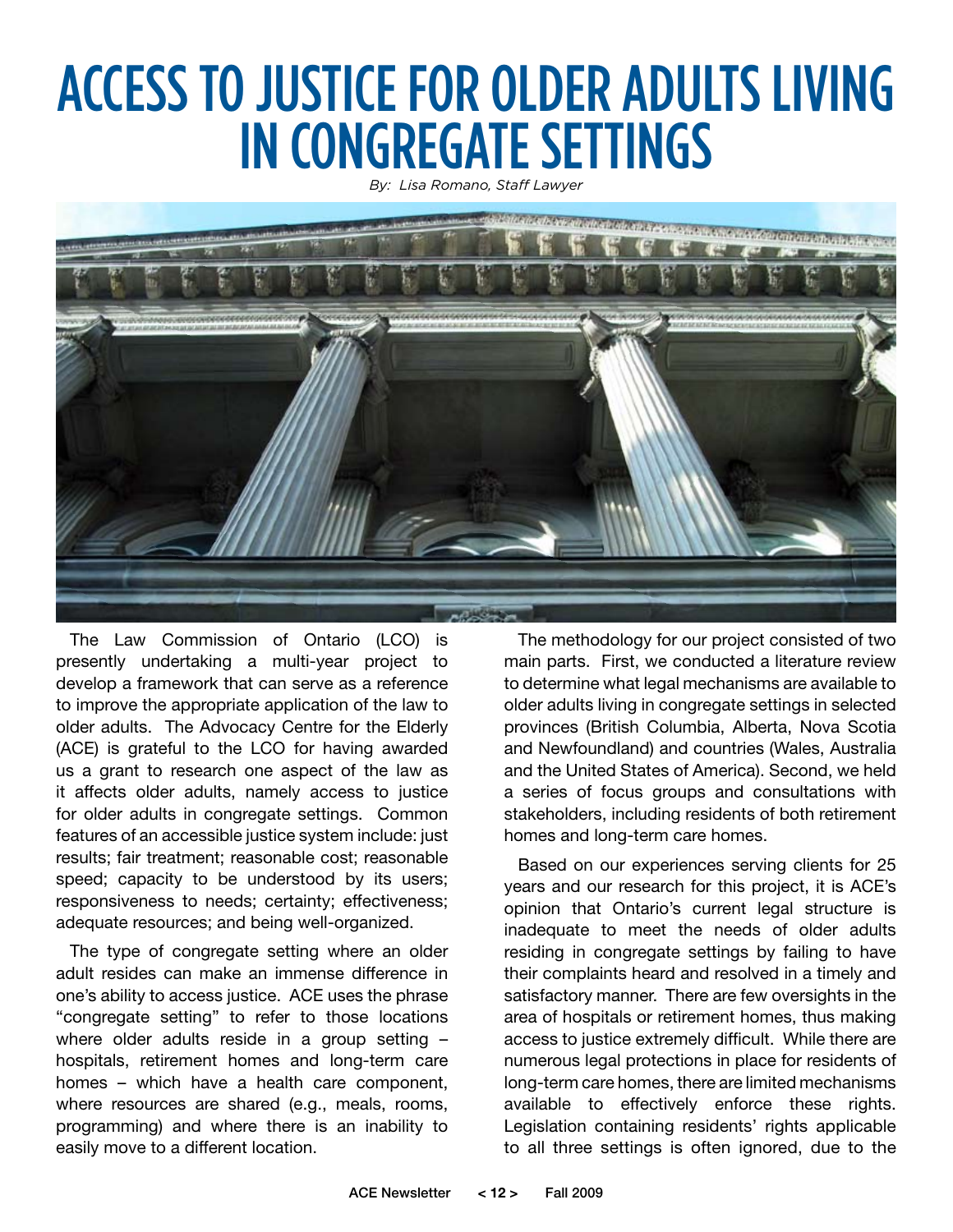recurrent theme of "good law, bad practice."

The failure to respect, protect and promote the rights of older people residing in congregate settings occurs, in ACE's opinion, due to three primary factors: the power imbalance between older adults and service providers; the limited awareness of legal rights by both older adults and service providers; and ageism. To overcome these barriers, ACE developed and recommended the following model for access to justice:

- 1. Education about the applicable law is paramount to ensuring access to justice for adults residing in congregate settings. The enactment of legislation alone is insufficient: residents must be provided with the tools and assistance necessary to make it work. To this end, education of residents, families and service providers about residents' rights is the first step.
- 2. Even if education is provided, residents in congregate settings often require assistance to implement their rights. We believe that the creation of an independent Health Care Commission, whose purpose is to provide both individual and systemic advocacy, is essential. Advocates would provide residents with the knowledge and support necessary to take their concerns to the appropriate entities. Further, the systemic advocacy function of the Health Care Commission would be a positive force in the health care system to ensure that the rights of all, including those who cannot speak for themselves, are heard.
- 3. The jurisdiction of the provincial Ombudsman should be expanded into the health care sector and specifically to longterm care homes and hospitals. With many thousands of residents living in congregate care which costs billions of public dollars, such oversight is important to ensure that the needs of the users are met in an appropriate fashion.
- 4. In some sectors, such as retirement homes, legislation is required to regulate the industry and to provide residents with the tools necessary to ensure they are receiving appropriate and adequate care.

The retirement home industry continues to grow and to provide more care to a larger segment of our population who are frailer and in poorer health.

- 5. In order for government to hear the voices of residents directly, as opposed to being filtered by representatives, there should be advisory councils whose composition includes residents of congregate settings. Residents must be consulted as they are the experts on the issues unique to where they live.
- 6. The law governing capacity should be amended to require health practitioners to provide more detailed information to persons found incapable respecting treatment and admission to long-term care.
- 7. The transparency of the compliance and enforcement regime in long-term care homes needs to be improved by strengthening the education, skill-sets and qualifications of compliance advisors, in addition to making inspection reports readily available to the public.
- 8. To encourage meritorious litigation, the laws pertaining to damages in the civil system should be changed to permit actions without proving damages in the traditional context and allowing the court to award general damages.

The goals of our recommendations are to ensure that residents in congregate care settings are able to access justice in a meaningful way. Although the present system has some positive attributes, it does not go far enough to ensure that justice is actually done.

We are appreciative of the individuals and organizations that took the time to assist us with our project. In particular, ACE would like to extend a special thank you to the residents and their family members who met with us, as their input injects reality into our work and allows us to focus on the issues of most importance to those who call congregate settings "home."

Copies of our report are now available on the websites of both ACE (www.acelaw.ca) and the LCO (www.lco-cdo.org/en/olderadults.html).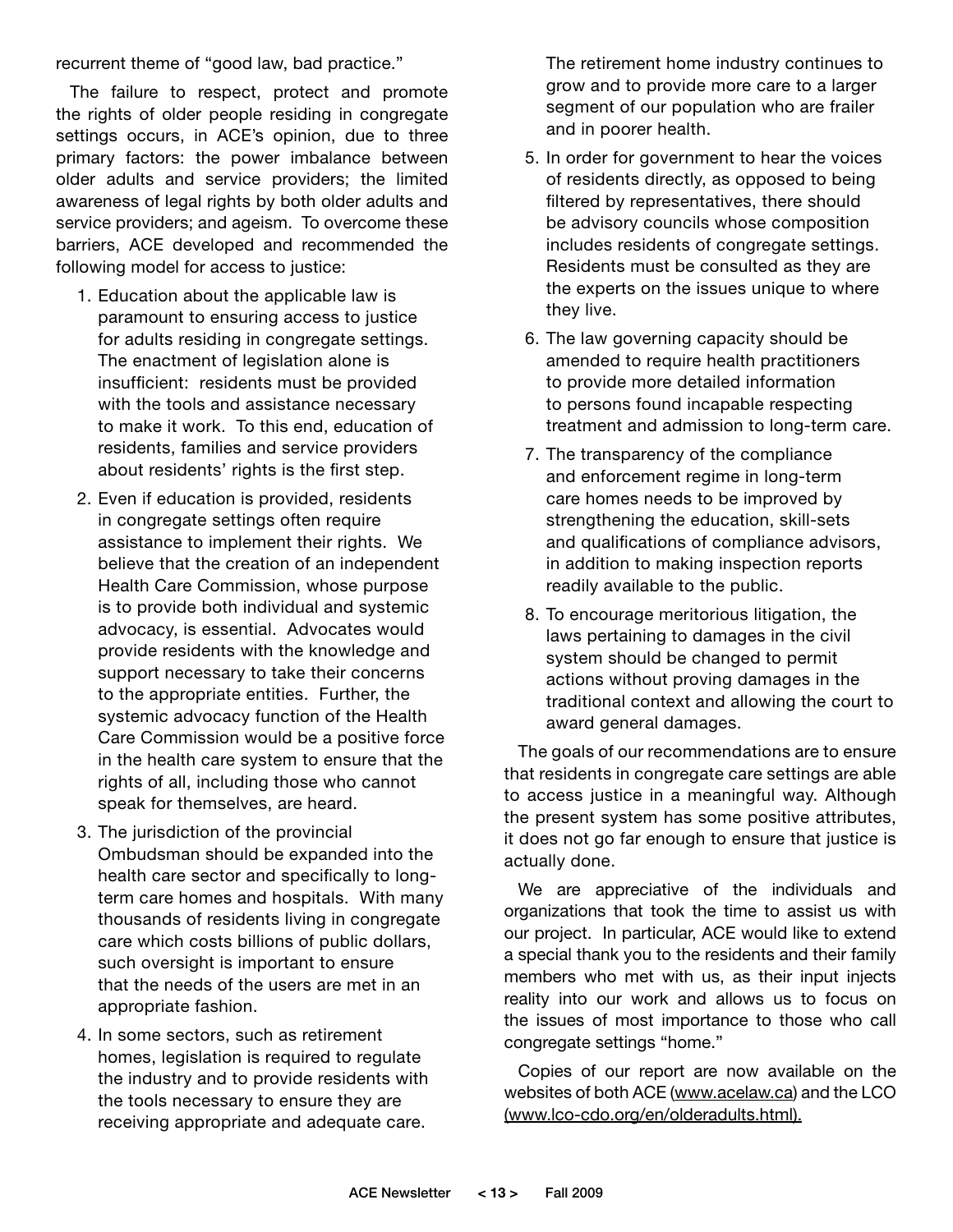### ACE AND ELDER ABUSE: AWARENESS, PREVENTION, AND RESPONSE

*By: Judith Wahl, Executive Director & Staff Lawyer*



Issues related to elder abuse have been of key concern to ACE since its opening in 1984. ACE lawyers have provided legal advice and representation in court to many seniors who have been victims of abuse. These client matters have included cases involving physical abuse, emotional abuse, financial abuse, mortgage fraud and power of attorney abuse.

To help raise awareness and to assist seniors to find help with elder abuse, Community Legal Education Ontario and ACE wrote and produced the booklet *Elder Abuse: The Hidden Crime* in 1988. It has been updated several times and continues to be a popular publication. Along with other elder abuse materials, it can be found on the ACE website at www.acelaw.ca.

ACE has given numerous public legal education sessions on elder abuse to seniors, their families and service providers. We have also presented at many local, provincial and national conferences on elder abuse. A few highlights of our work included the following:

- Representatives of ACE, Ryerson, and the federal government organized the First National Conference on Elder Abuse and Crime in 1990;
- ACE assisted the Ontario Seniors Secretariat and the Federal/ Provincial/ Territorial (F/P/T) Elder Abuse Working Group organize two national Elder Abuse Forums in Vancouver (2007) and Ottawa (2008); and
- ACE was involved in the Federal Expert Roundtable on Elder Abuse that met for discussions during World Elder Abuse Week in Ottawa in June 2008.

Examples of long-term elder abuse initiatives undertaken by ACE in collaboration with community and government partners include:

- A three year project on community networking funded by the Ontario Trillium Foundation;
- • A multi-year association with LEAPS (Law Enforcement Agencies Protecting Seniors), the Ontario Provincial Police and the Ontario Police College that developed training programs on elder abuse response for police services in Ontario; and
- Since the mid 1990s, ACE staff have participated as instructors, in conjunction with the Toronto Police Service constable responsible for vulnerable persons issues, in presenting the elder abuse module to both police and civilians working with police.

Most recently, ACE has been acting as a consultant to an elder abuse project of the Native Women's Association of Canada. We are also involved with two projects related to the Federal Elder Abuse Initiative through Human Resources and Social Development Canada: consulting on an abuse and disability project and reviewing funding applications for elder abuse projects.

ACE is proud of its past work concerning the awareness and prevention of elder abuse. More importantly, we are looking forward to using our past experiences to support our work in the future to eliminate elder abuse.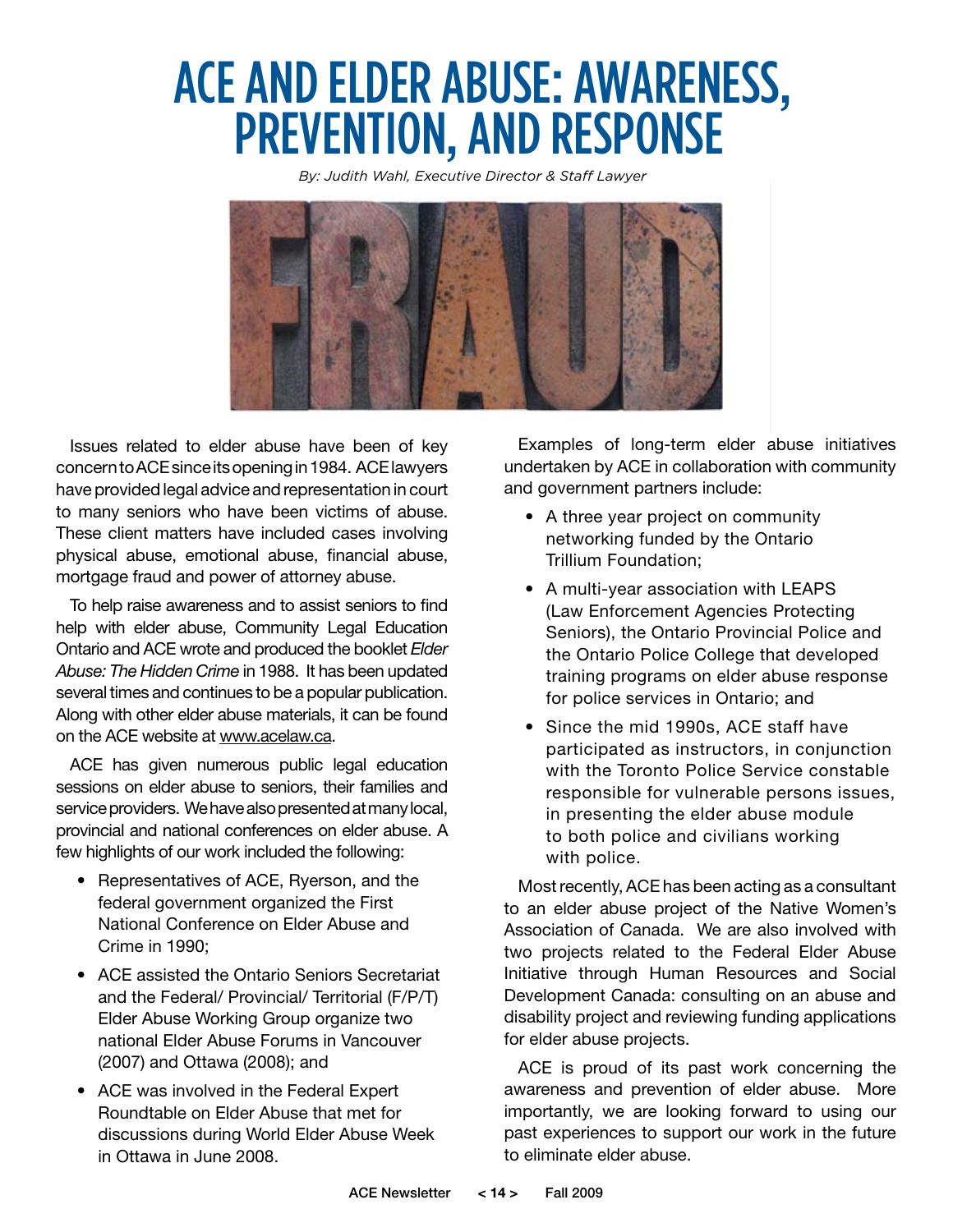### WHEN CAN OAS & CPP BENEFITS BE SUBJECT TO SEIZURE?

*By: Rita Chrolavicius, Staff Lawyer*



The *Old Age Security Act* and the *Canada Pension Plan Act* provide that Old Age Security (OAS) and Canada Pension Plan (CPP) benefits shall not be assigned, charged, attached, anticipated or given as security, and any transaction claiming to do so is void. In practical terms, this means that if you are successfully sued, OAS or CPP benefits cannot be taken from you to pay the court order.

The 1995 case of *Metropolitan Toronto (Municipality) v. O'Brien*<sup>1</sup> established that even if pensions are deposited into a bank account, third party creditors cannot garnishee the pension amounts in order to pay an outstanding judgment.<sup>2</sup>

However, in the following situations, your pension funds are not protected and can be seized.

### **1. Pension funds are deposited into an account with a financial institution to whom you owe money**

If you are behind in payments owing to your bank, it can seize any funds that you deposit into that bank, including pension funds. Most standard banking agreements contain provisions allowing the bank to "set off" any money that they receive from you against the money you owe to the bank. If you are behind in payments owing to a bank by way of a credit card, mortgage or line of credit, you should be aware that the bank can seize any pension funds or other funds that you deposit into your bank account.

#### **2. Support or maintenance arrears for children and/or spouses**

If you are behind in your support or maintenance payments, 50% of your pension income can be seized to pay these arrears. In Ontario, this is often done through the Family Responsibility Office. To stop this seizure of funds, you have to apply to court and explain why the court should make a new order reducing or eliminating the outstanding arrears.

### **3. Canada Revenue Agency**

The Canada Revenue Agency (CRA) has very broad powers to seize any of your tax return money in order to collect outstanding tax arrears. The CRA will simply send a letter to your bank or to the Income Security Programs (the office responsible for OAS and CPP benefits) to advise them how much of your pension or other money must be sent to the CRA for tax arrears. In practice, there is sometimes room for negotiating the amount that will be seized by the CRA.

#### **4. Income Security Programs overpayments**

If Income Security Programs determines that they have paid you too much, even it is their mistake, they

<sup>1 (1995) 23</sup> O.R. (3rd) 543. A copy of the case can be found at http://www.canlii.org/en/on/onsc/doc/1995/1995canlii7053/ 1995canlii7053.pdf.

<sup>2</sup> For more information about the *O'Brien* case and garnishment, please refer to ACE's article entitled *CPP & OAS Benefits Exempt from Garnishment. ...continued on page 20 (back cover)*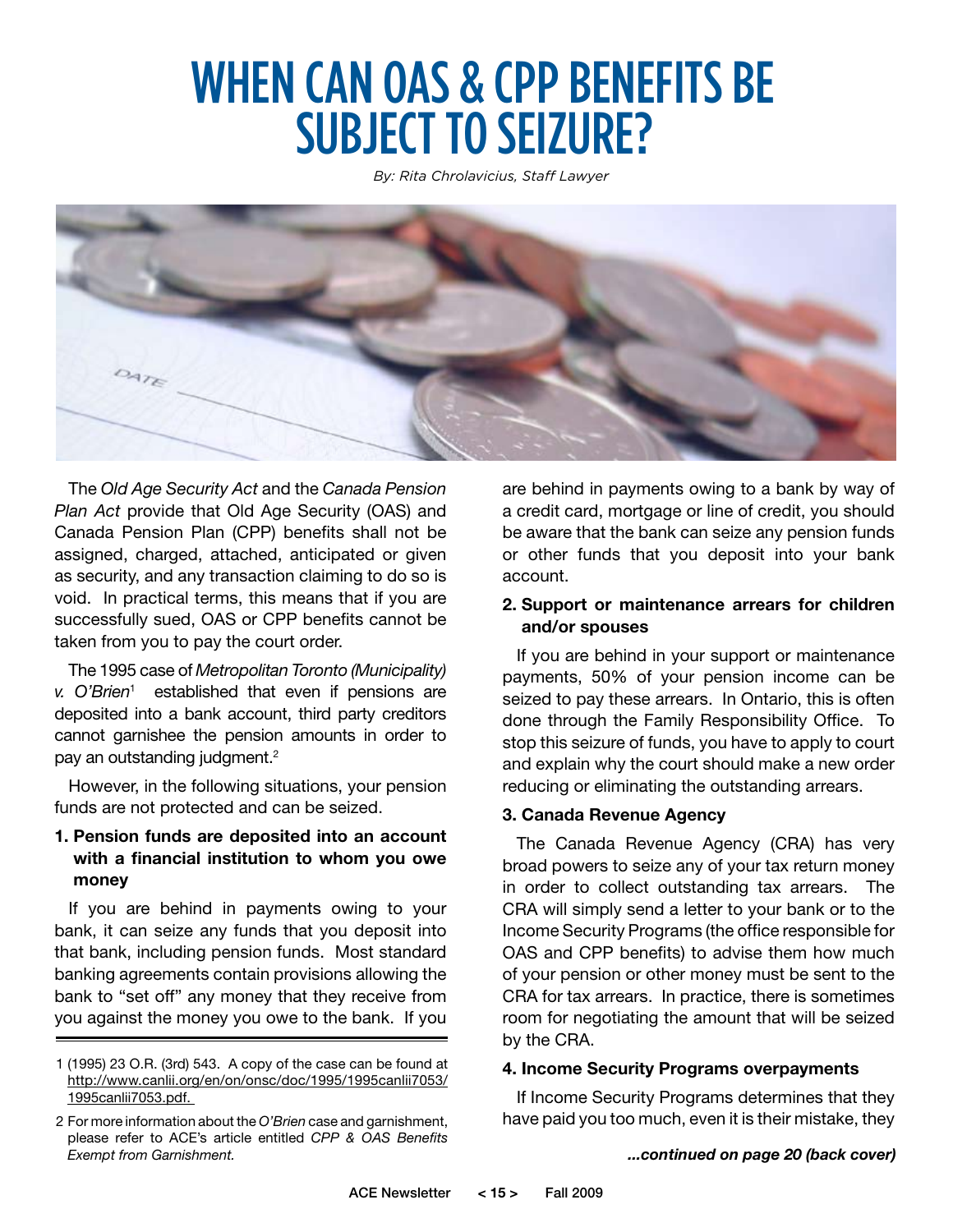# OFFENCES UNDER THE RESIDENTIAL TENANCIES ACT

*By: Lisa Romano, Staff Lawyer*

Do you know what to do or who to call if your rights are being violated under the *Residential Tenancies Act*? The purpose of this article is to provide some information about offences and how to report them.

The *Residential Tenancies Act* sets out the rules for most residential tenancies in Ontario, as well as some penalties for not abiding by the law. Residential tenancies include retirement homes, which are legally known as "care homes."

There are a total of 38 offences contained within the *Residential Tenancies Act*. All of the offences that apply to rental units also apply to care homes. But, there are also five special offences that apply only to care homes, which are listed below:

- Interfering with the provision of additional care services by an external care provider to a tenant;
- Doing anything that prevents a tenant from obtaining additional care services from a person of their choice;
- • Withholding or interfering with the reasonable supply of a vital service, including care services or food;
- Giving a notice of rent increase or a notice of increase for a charge without first giving the tenant a care information package (this package sets out important details about the kinds and costs of rental units available at the care home, the types and costs of care services packages, optional services and their costs, staffing requirements and the qualifications of staff); and
- Increasing the cost for providing a care service or meals to a tenant without giving 90 days notice of the increase.

Offences can be committed by any person, including landlords, tenants, superintendents, caretakers and property managers.



If you think an offence has been committed, you have three possible options:

- 1. Report the offence to the Investigation and Enforcement Unit of the Ministry of Municipal Affairs and Housing;
- 2. Apply to the Landlord and Tenant Board; or
- 3. Report the offence to the Investigation and Enforcement Unit and apply to the Landlord and Tenant Board.

Keep in mind that there are no fees to report an offence to the Investigation and Enforcement Unit although there are fees to apply to the Landlord and Tenant Board.

If the Investigation and Enforcement Unit is called, it must first determine if it has authority to deal with a problem. In other words, the Unit must decide whether there is a possibility that an offence has been committed. If the matter falls within the Investigation and Enforcement Unit's mandate, it will then try to discuss the issue with the parties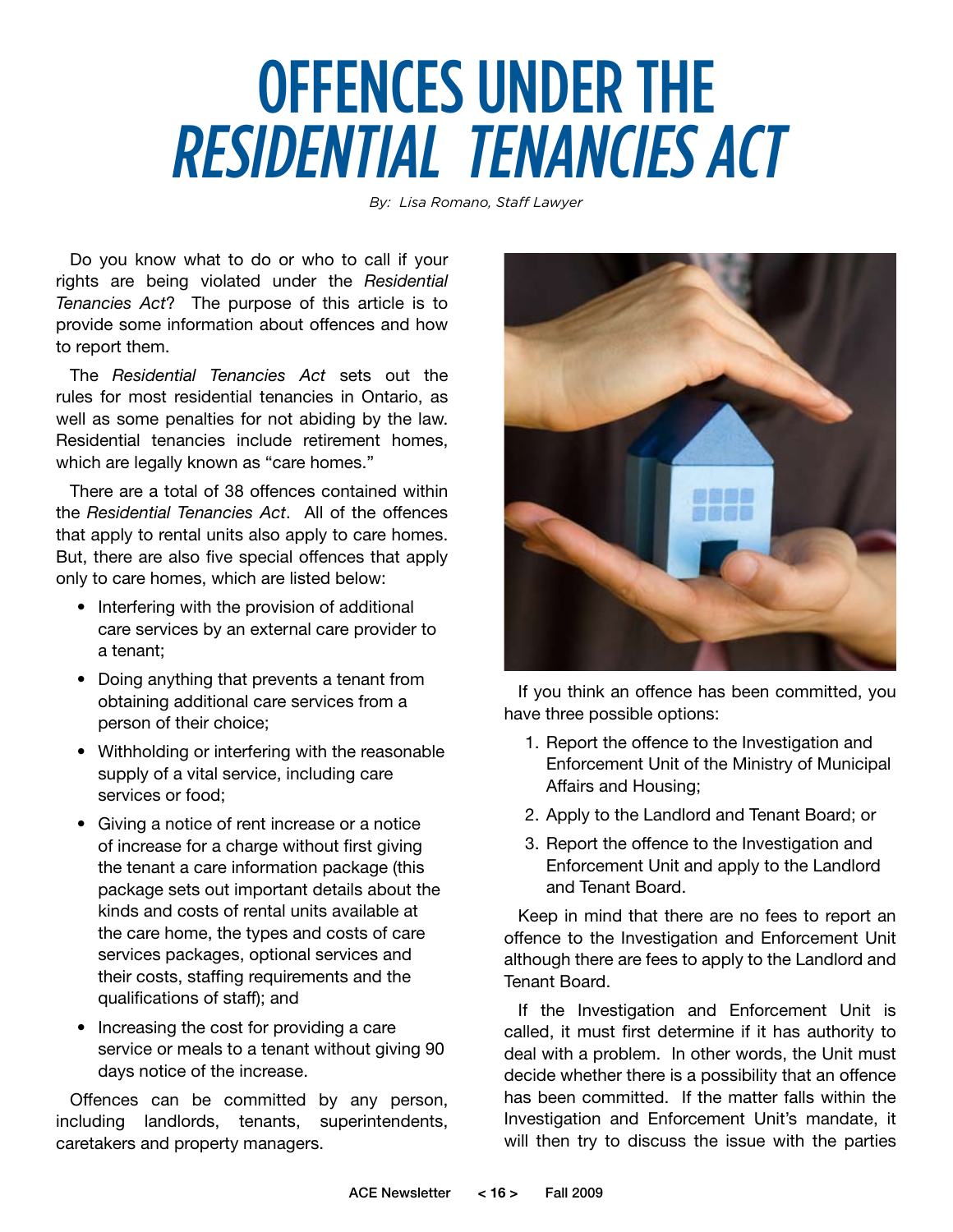involved and have the alleged offender comply with the *Residential Tenancies Act*. A letter is usually sent to the alleged offender explaining what needs to be done to correct the problem and the penalties for failing to do so. If the issue cannot be resolved, it may be referred to an investigator who will review the file and, if necessary, collect evidence. The investigator may decide to lay charges against the alleged offender if there are reasonable and probable grounds to believe an offence has been committed. Once charges are laid, the alleged offender will have a trial at the Ontario Court of Justice (Provincial Offences Court) before a Justice of the Peace. If the alleged offender is found guilty of an offence, the maximum fine for an individual is \$25,000 per count and \$100,000 per count for a corporation.

For example, if you are notified by the landlord at your care home that he or she wants to increase your rent but you never received a care information

package, you have certain legal rights. You could call the Investigation and Enforcement Unit to report this offence. The Unit would contact your landlord and explain that the notice of rent increase is null and void because you have not received a care information package. Or, you could file a Form 2 with the Landlord and Tenant Board to have the Board decide whether the landlord gave you a copy of the care information package. If the Board agrees with you, an order can be made for an "abatement" of rent. This means that you do not have to pay all or some portion of your rent.

For more information, the Investigation and Enforcement Unit can be contacted at (416) 585- 7214 or 1-888-772-9277. Their website can also be visited at www.mah.gov.on.ca/ieu. The Landlord and Tenant Board can be reached at (416) 645- 8080 or 1-888-332-3234. Their website is www.ltb. gov.on.ca.

### LONG-TERM CARE HOMES UPDATE: PROGRAM MANUAL NOW AVAILABLE ONLINE

*By: Judith Wahl, Executive Director & Staff Lawyer*

Do you live or do you have family or friends who live in a long-term care home in Ontario? If you answered yes, do you know that there are standards, policies and rules with which the homes must comply when providing care and services? They define the rights of residents and the standards that must be met by care providers.

In Ontario, there are three kinds of long-term care homes (nursing homes, municipal homes for the aged and charitable homes for the aged) and each is regulated by different legislation and regulations. A new statute, the *Long-Term Care Homes Act*, will replace all three pieces of legislation once it is proclaimed into force, probably in early 2010.

Until that time, the Long-Term Care Homes Program Manual applies to all homes. The Program Manual provides a practical explanation of the law and is the core text governing the operation of homes, containing policies, standards and norms. Examples of information contained within the Program Manual are details about the charges

that can and cannot be asked of residents, special funding programs, leaves of absences and standards for services provided by a home (e.g., nursing, social work, therapy, spiritual and religious services).

The Program Manual is now available to the public on the Ministry of Health and Long-Term Care's website at www.health.gov.on.ca/english/ providers/pub/pub\_menus/pub\_ltc.html.

The Program Manual will be in effect until the *Long-Term Care Homes Act* is in force. The new statute has been drafted to incorporate most of the standards directly into the legislation so that the regulatory requirements are more transparent and accessible.

In summary, if you want to understand how a long-term care home is expected to operate and the rights and responsibilities of residents, staff and operators, it is important to read the legislation, the accompanying regulations and the Program Manual. These resources will help you be a better advocate for family or friends living in a long-term care home.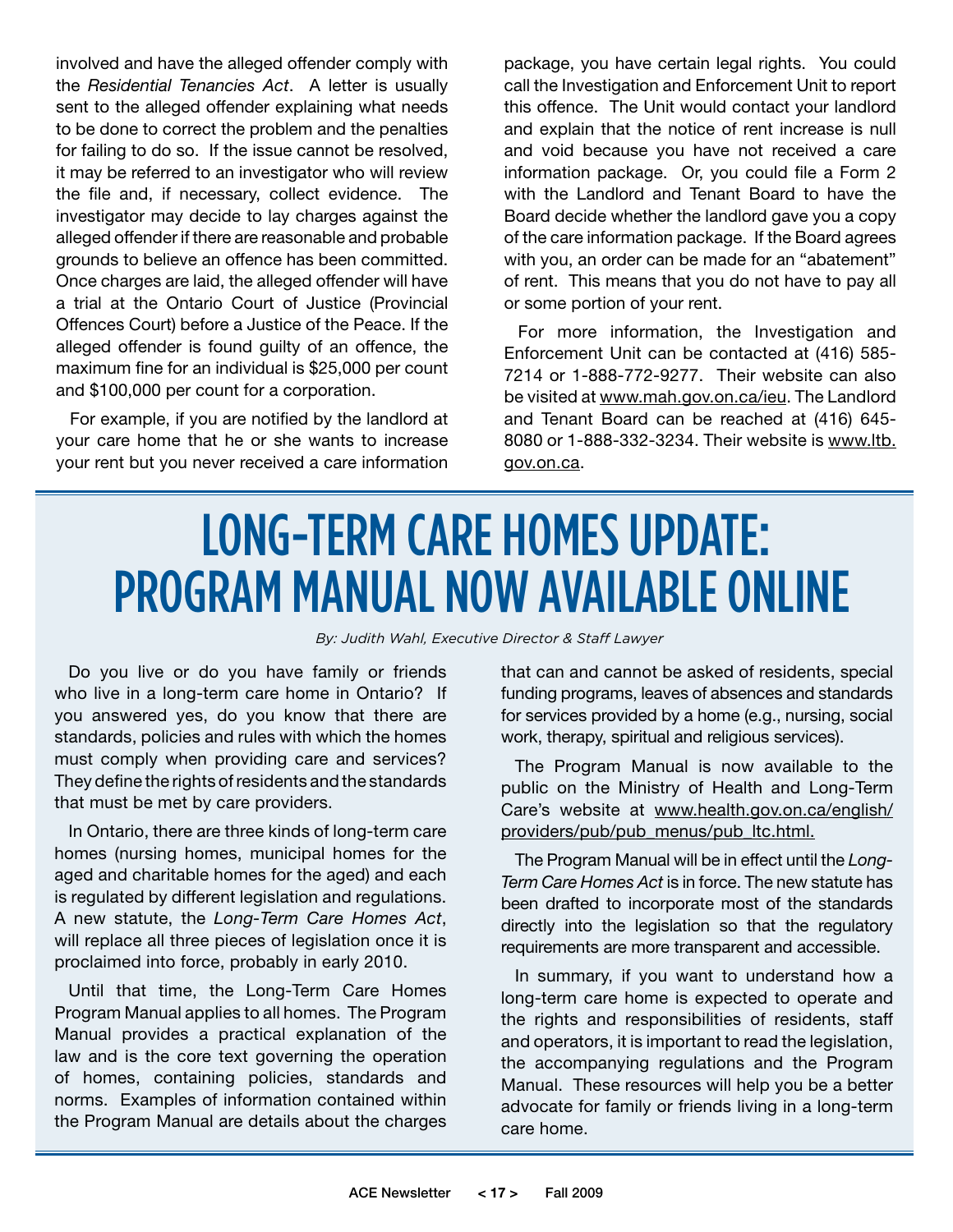### ELDER ABUSE: FAILING TO PROVIDE THE NECESSARIES OF LIFE TO OLDER ADULTS IS A CRIME

*By: Lisa Romano, Staff Lawyer*

Section 215 of the *Criminal Code of Canada* says an offence is committed if an individual fails to provide necessaries of life to a person under his or her charge if that person is "unable, by reason of detention, age, illness, mental disorder or other cause, to withdraw himself from that charge, and is unable to provide himself with the necessaries of life."

This means it is a crime if you do not provide necessaries of life to someone in your care that cannot leave your care due to their age, illness or other impairment. Necessaries of life refer to those things necessary to preserve life, such as food, shelter, medical attention and protection from harm.

Under Canadian criminal law, there are two types of offences: summary conviction and indictable offences. Generally, indictable offences are more serious than summary conviction offences and have harsher sentences. A person found guilty of a summary conviction offence for failing to provide the necessaries of life could be sentenced to imprisonment for a maximum of 18 months while a person found guilty of an indictable offence could be sentenced for up to five years of imprisonment.

This article will briefly review the five reported cases where individuals were convicted of failing to provide the necessaries of life to older adults.

### **R. v. Chartrand**<sup>1</sup>

Earlier this year, a paid caregiver by the name of Daniel Chartrand was sentenced to 12 months in jail after endangering the life of the older adult, Harry Matthews, under his care. Although the caregiver was paid very generously, he squandered much of Mr. Matthew's assets. Mr. Chartrand also failed to look after Mr. Matthews on a daily basis despite his declining health. The paramedics arrived at Mr. Matthew's apartment after receiving a call from a neighbour to find him on his back lying in his own urine and feces. Mr. Matthews was not suffering any physical injuries but the emergency room doctor testified that the senior was living in a life threatening



situation. The judge ruled that Mr. Chartrand blatantly neglected and disregarded Mr. Matthew's needs. As Mr. Chartrand was keenly aware of the senior's needs, he knew or should have known that he was not meeting those needs and he was found guilty of failing to provide the necessaries of life.

### **R. v. GRANT**<sup>2</sup>

Margaret Grant called 911 and reported that her 78-year-old mother, Kathleen Grant, was not feeling well. Paramedics found Mrs. Grant malnourished, dirty and seated in a chair covered in urine and feces. She had been sitting in the chair for such a long period of time that the chair had taken the form of her body. She was suffering from multiple ulcers, profound malnutrition, sepsis, extensive gangrene and hydration. Four days after being admitted to hospital, Mrs. Grant died. The daughter pleaded guilty and was sentenced to four years incarceration. The court found that the daughter seriously abused her position of trust in relation to her mother, in addition to benefiting financially from keeping her mother with her. Even though the daughter had limited mental capabilities, she knew or ought to have known that her mother required medical attention and the failure to provide her mother with the necessaries of life contributed to her death.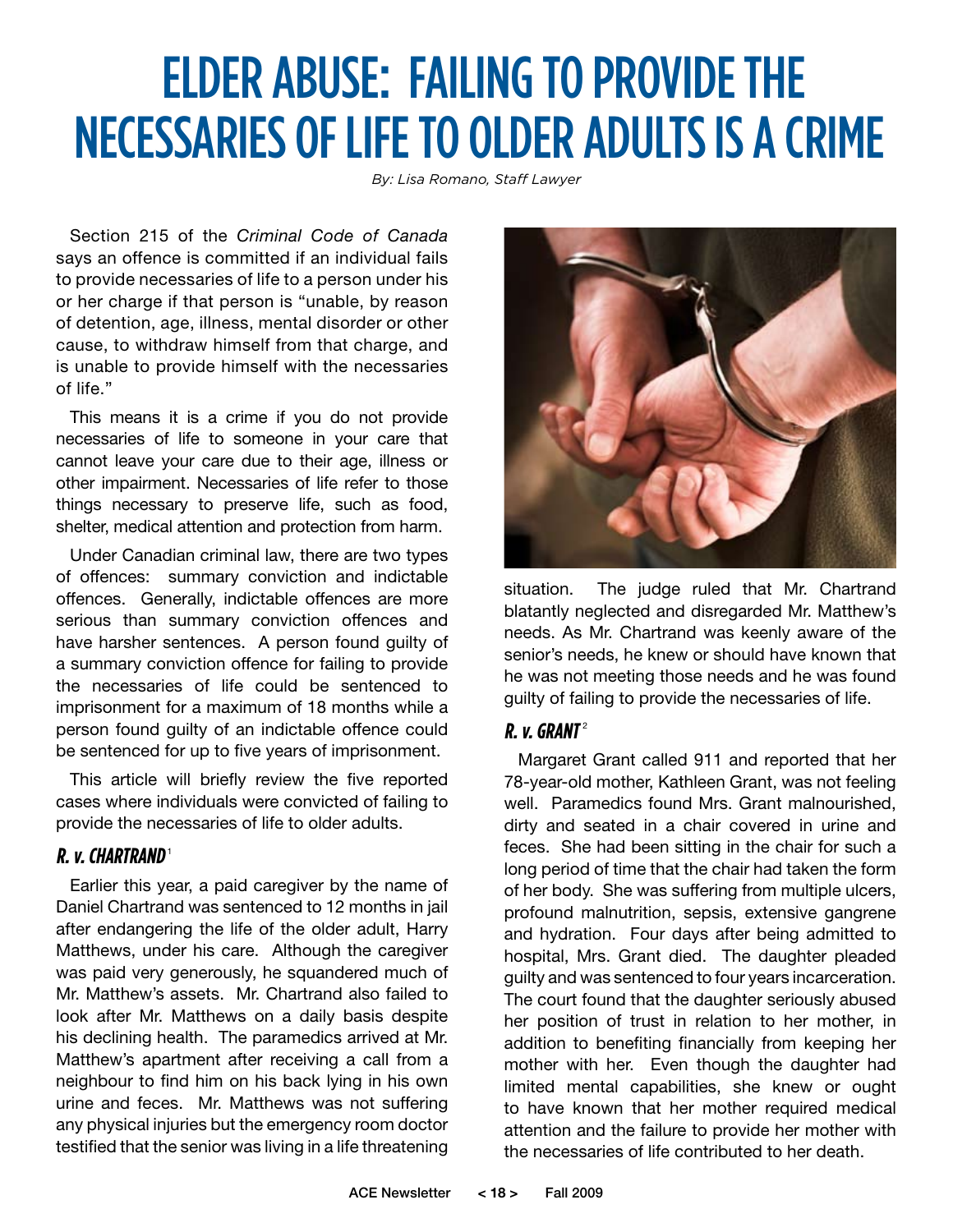### **R. v. Nanfo** <sup>3</sup>

Mary Nanfo always lived with and relied on her parents. After the death of her father, she became the primary caregiver for her mother, Maria Nanfo. Mrs. Nanfo was obese, almost blind, incontinent, suffered heart attacks and had been diagnosed with dementia. Especially towards the end of Mrs. Nanfo's life, her daughter provided little care of any kind. The house was unsanitary: human feces covered the floor, walls and bedding while garbage was piled high. Despite her serious medical conditions, Mrs. Nanfo had not seen a doctor for years. The daughter frequently left the home for long periods of time, leaving her mother home alone. When Mrs. Nanfo eventually died of a heart attack, her daughter waited more than 24 hours after her death to call the police because she wanted to try to clean up the house. The court sentenced Ms. Nanfo to imprisonment for one year to be served as a conditional sentence in the community. The court arrived at this sentence because it felt Ms. Nanfo loved her mother "in her own way." The court found that Ms. Nanfo had a lifelong dependence on her parents which resulted in her being only marginally capable of looking after herself and unable to care for a senior with great care needs. As the situation grew worse, it had become harder for her to handle and the situation may have been aggravated by depression.

### **R. v. Noseworthy** <sup>4</sup>

Donald Noseworthy lived with his 78-year-old mother in her home. She developed rapid onset Alzheimer's disease and became incontinent and progressively cognitively impaired. Mr. Noseworthy admitted to assaulting his mother due to her lack of communication skills and because she would soil herself. He also permitted his mother to live in filth and with horrible personal hygiene. The floor of almost every room in the house (except the one belonging to Mr. Noseworthy) was covered in urine and feces. He would not help her to eat although she ate little and required assistance. In the days before her death, he left her lying motionless and did not call 911 for fear that his abuse of his mother would be discovered. Mr. Noseworthy was convicted and sentenced to seven years imprisonment for manslaughter and two years imprisonment for failing to provide the necessaries of life (to be served concurrently).

### **R. v. Peterson** <sup>5</sup>

Dennis Peterson, his sister and 84-year-old father resided in the same building but the doors between the apartments were locked. Mr. Peterson lived on the second floor, the sister stayed on the third floor while the father stayed in the basement. The father's apartment and living conditions were not sanitary: he did not have a working kitchen or toilet; the apartment was full of cockroaches; the dirt floor was covered in dog feces; and both his clothes and person were unwashed. Police found the father lost on the street and advised his son about community agencies that could help look after his father but none were contacted. Two days after being released from the hospital because he collapsed, a gas company employee found Mr. Peterson and a dead dog in the house. Mr. Peterson was then admitted to a long-term care home. The court found that Mr. Peterson controlled his father's living conditions and personal care. He kept his father in an unsafe environment and chose not to make decisions that would ensure that his father would be provided with the necessaries of life. Mr. Peterson was sentenced to six months imprisonment, two years probation and 100 hours of community service.

### **Conclusion**

Section 215 of the *Criminal Code* has been underutilized in the past to prosecute elder abuse. However, these recent cases indicate that this offence will be used more frequently in the future as police and Crown attorneys become more familiar with it. Educational programs will hopefully increase awareness of the crime, as well as the responsibilities that individuals and families have towards their elderly parents. ACE would also like to see the courts make sentences which truly reflect the seriousness of this crime.

- 1. 2009 CanLII 20709 (ON S.C.).
- 2. 2009 NBPC 17 (CanLII).
- 3. 2008 ONCJ 313 (CanLII).
- 4. 2007 CarswellOnt 9604 (Ont. S.C.J.).
- 5. 2005 CanLII 37972 (ON C.A.).